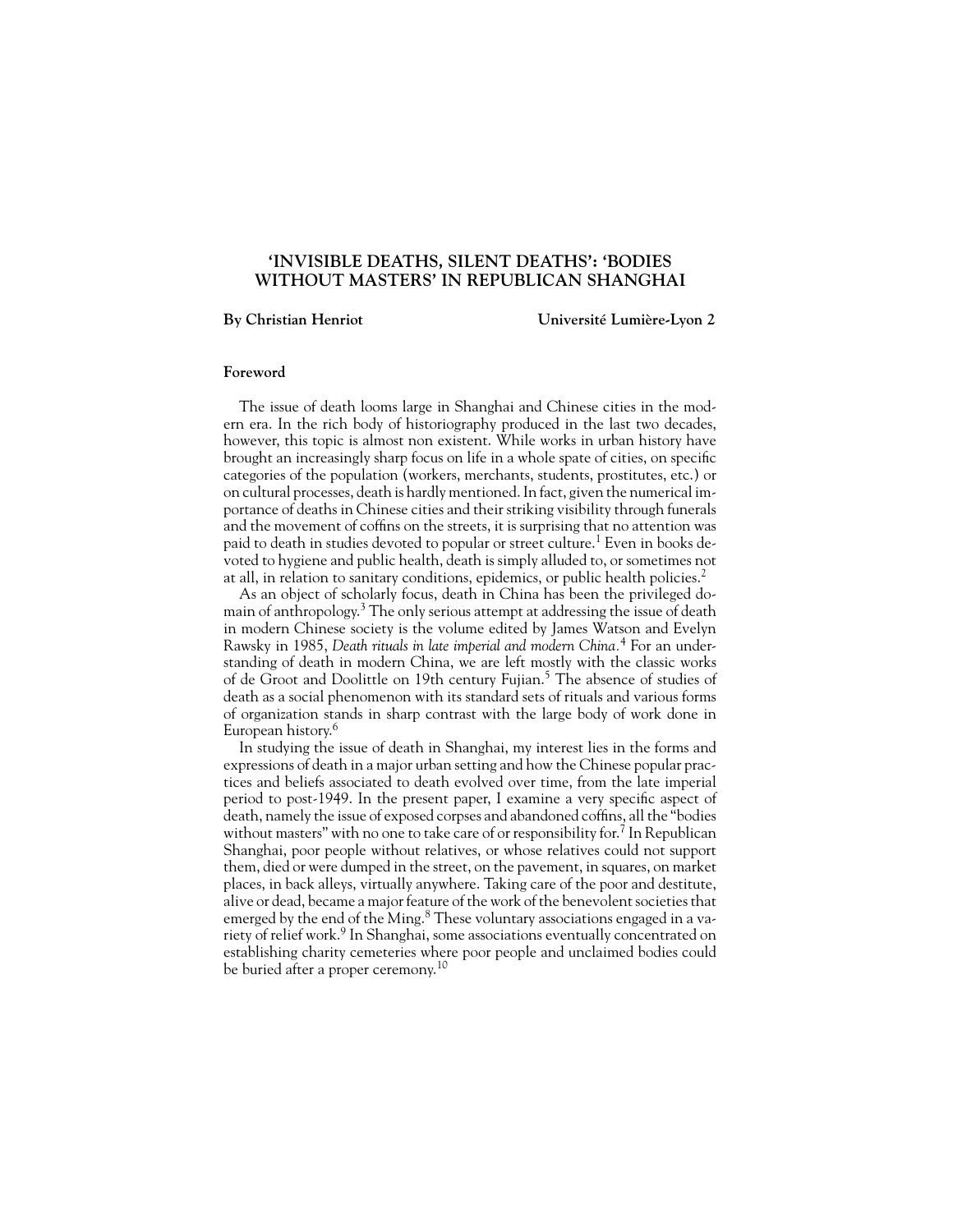## **'Silent' deaths, 'invisible' bodies**

The present study has its roots in my research on wartime Shanghai. Yet the issue of 'invisible deaths' had a long history in the city. Exposed corpses were one of the most gruesome aspects of urban life at least until the early 1950s. The data on which this paper is based come mainly from the archives of the two foreign settlements in Shanghai.<sup>11</sup> It does not cover the areas under Chinese administration. This is not a deliberate choice. It reflects the state of archival documentation. The 'administration of death' does not seem to have ranked high in the concern of the Chinese municipalities, while the archives from the charities involved in collecting exposed corpses remain largely untraced.

This imbalance in data reflects the unusual political geography of the city until W.W.II. Shanghai was made up of three separate entities—International Settlement, French Concession, and Chinese Municipality that each administered its territory autonomously and with almost no coordination or exchange of information. It was three cities in one. To make things worse, there was no proper municipal administration in the Chinese administered-districts until the turn of the century, but a modern municipal government came into being only in 1927.<sup>12</sup> Each 'municipality' organized its territory in various and different subunits (districts, police wards, etc.) that served as the base units for data collection (see map 1). There was no form of population registration, except for a census every five years conducted separately by each administration with differ-



**Map 1 Police districts in the International Settlement and the French Concession**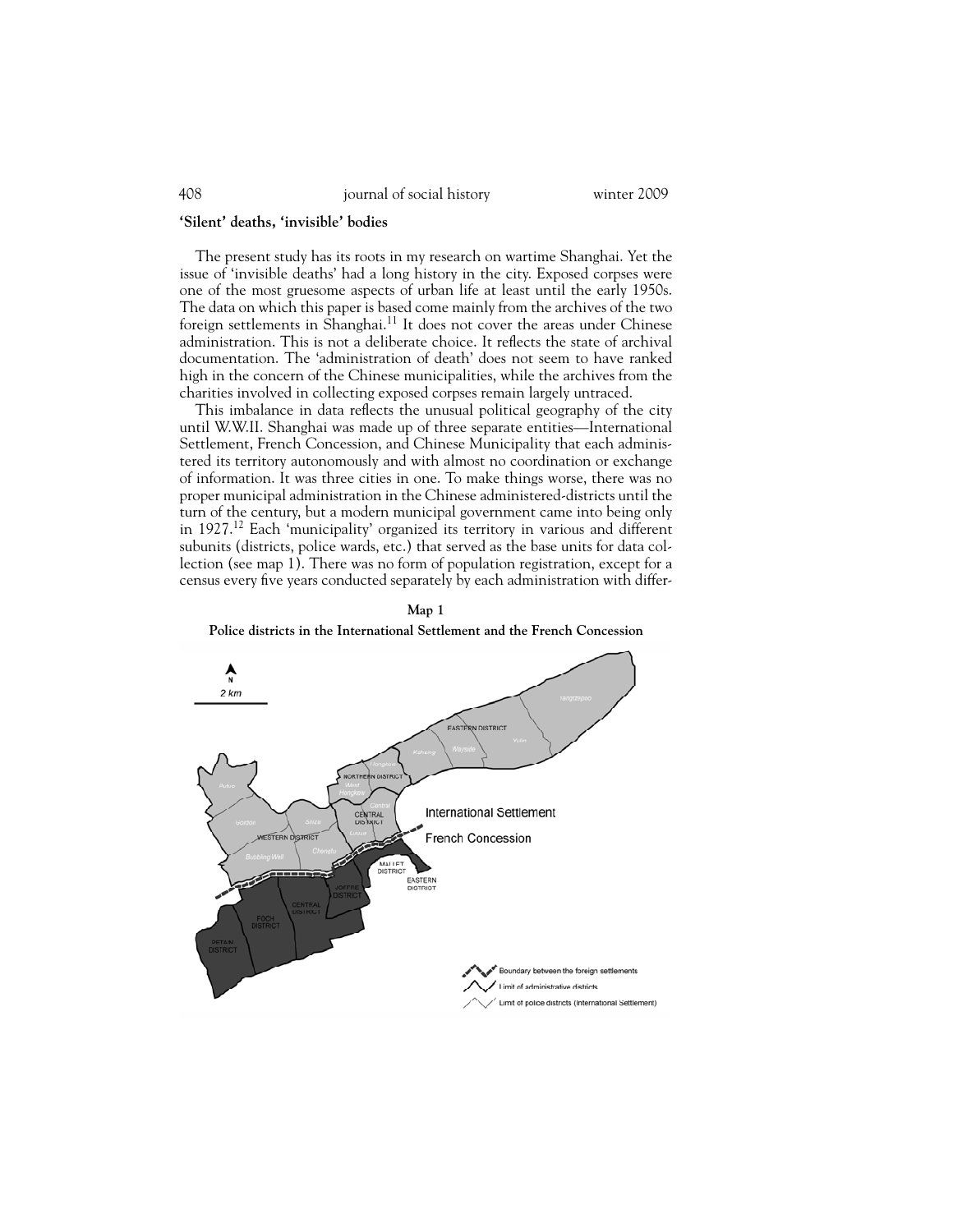ent criteria. Without a proper count of the living, studying death raises a solid challenge.

At all times, indigent people or their offspring died in the street of cities. These were deaths that left no trace and made no noise. These were deaths that went unreported, except perhaps in the records of charity organizations; corpses picked up and disposed of as soon as they were spotted; bodies poorly wrapped in bamboo matting urban residents would rather 'not see'. These were socially shameful deaths, by Chinese standards, deaths better forgotten as if the individual had never existed. This does not belittle the action of the charity organizations involved in this work with the explicit intent to give these abandoned corpses their share of a decent ceremony and burial. The 'invisibility' of these exposed corpses and coffins was less a physical reality, especially when their number rose into the thousands per year, than a 'social invisibility', a phenomenon that came to be part of daily life, something so present and so pressing that eventually the eye just glossed over it while the mind simply erased them. But even when figures grew exponentially after 1937, there was hardly any discussion of it. It came to be taken for granted as an inevitable curse of urban life that indigents died in the street.

Throughout the republican period and into the early years of the PRC, exposed corpses were collected *daily* in the streets. These people passed away, a huge proportion of them children, and remained where they had died or were abandoned, in the street. Shanghai was like a gigantic funnel that swallowed up lives by the hundreds or thousands, even in times of peace.<sup>13</sup> With the outbreak of hostilities as in 1931–1932 or in August 1937, death became more prevalent with thousands of indigent people dying in the street, almost at every corner. In the context of war and occupation, the issue of exposed corpses changed drastically. Despite the existence of well-established organizations and practices, death came in the form of exceptional and new challenges for the population and the authorities.

Despite the high incidence of exposed corpses and abandoned coffins in the city, the press, Chinese or foreign, actually rarely addressed the problem and when it did, it was either to report briefly on the activities of the Pushan shanzhuang (Shanghai Public Benevolent Cemetery, hereafter SPBC) or Tongren fuyuantang (hereafter TRFYT), or because of extreme circumstances as during the war when exposed corpses caused some 'annoyance'.<sup>14</sup> Quite strikingly, all our press cases come from the 1930s. In 1934, the *China Press* reported "25,753 bodies found in the city in 1933," but the bulk of the article reported on the activity of the SPBC and its cooperation with the local authorities. Four years later, "Society makes grim report" provided an account of the situation in 1936 in words like "grisly account", "grim inventory", but no discussion of the problem itself. Even the staggering figure of 1938 failed to cause any particular alarm: "60,000 free burials are handled here during 1938." It was presented plain and simple, with a call for donations to the SPBC.<sup>15</sup> The other English-language newspapers carried similar headlines with the same content, with one of them finding it "astonishing that the SPBC dealt with more than 60,000 unclaimed human bodies last year."<sup>16</sup> Most of the time, however, the annual report by the SPBC was not worth more than a short paragraph.<sup>17</sup>

The presence of dead children in the street was rationalized, at least in public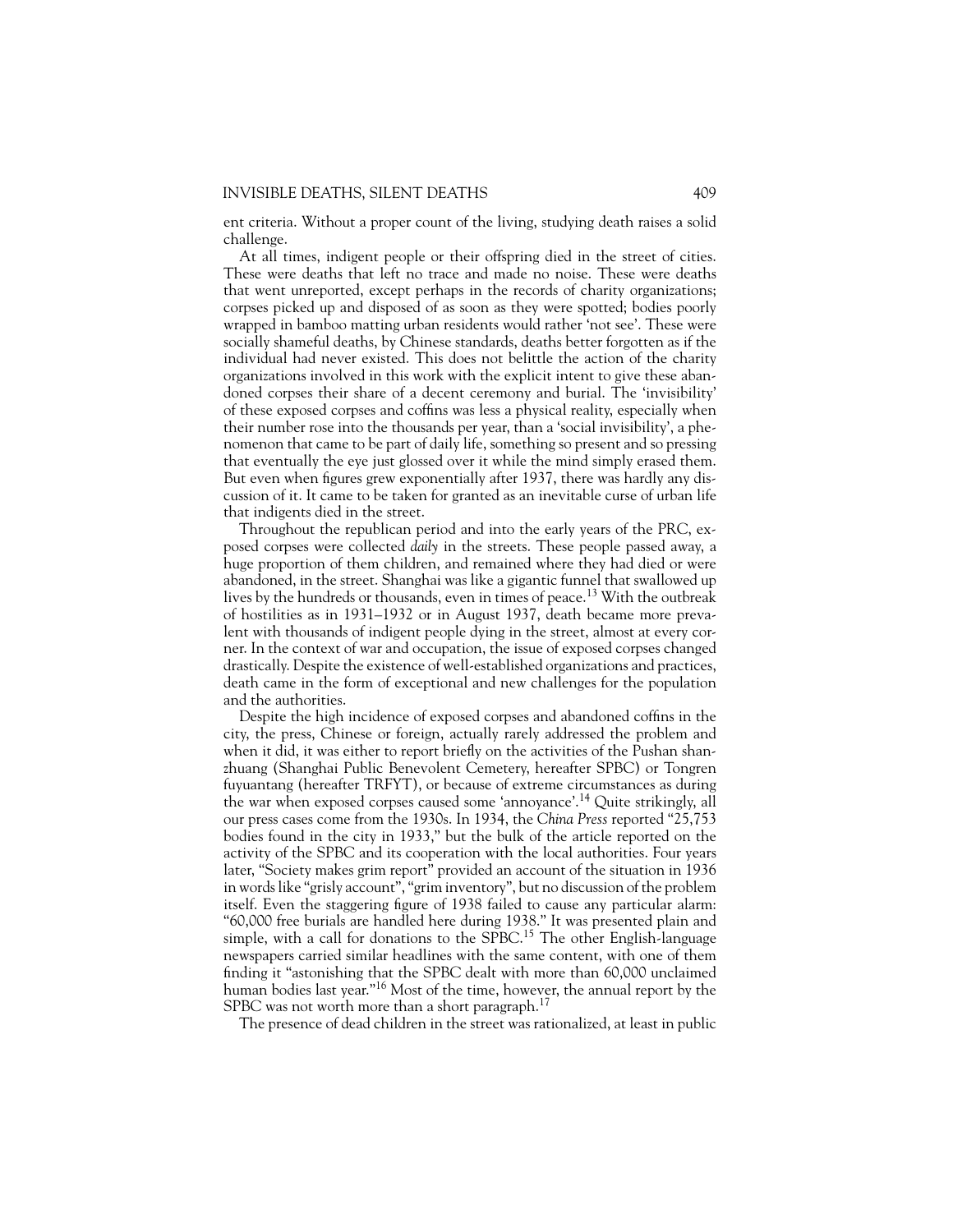discourse, as something due to "the age old Chinese customs of not burying their dead children—the corpses of children up to the age of ten are invariably wrapped in rags, tied round with matting  $\lceil \ldots \rceil$  and thrown by the roadside. This unsanitary and regrettable custom is attributed to a superstition that if decent burials are given, the spirits of the dead children would return to take away with them their companions in this world."<sup>18</sup> This explanation, however, goes against various beliefs and realities. On the one hand, a high number of children were found encoffined, which tends to show that parents cared, even if they lacked the means to organize a proper burial.<sup>19</sup> On the other hand, for adults at least, proper funeral and interment were important precisely to pacify the spirit of the deceased and make sure it would not come back to haunt the living. Obviously, even if there was a recognized practice of burying children very simply in the countryside or even of dropping the corpses of infant children in cities, the major point of high mortality was simply missed or overlooked.<sup>20</sup> That so many bodies found their way onto the pavement had less to do with a "regrettable custom" than to the stark reality of an exceptionally high infant mortality.

Another reason for the lack of discussion may have been the class-based view through which this phenomenon was reported. In September 1942, a year of high mortality rates for all age groups in the population, the *Shanghai Times* interviewed Stone Loh, the director of the SPBC. Apart from predicting serious death rates in the upcoming cold months, Loh made the case that "only the children died of starvation." He contended that the death rate of adults was comparatively small and that "almost all of these beggars are addicted to drugs : : : when they have no money to buy the drug, they die. The high mortality of children could be reduced if the authorities could maintain a hospital for babies."<sup>21</sup> This line of argument by the head of the SPBC is quite striking. There may have been a strategy in pointing to the tragic case of children from poor families to attract donors and help raise money for the SPBC. Adults were easily and conveniently presented as sorry cases hardly worth the trouble they gave. Presenting them as drug users—an image that made its impact on the Shanghai residents—can also be read as a way to give oneself good conscience and whitewash the problem.<sup>22</sup> Of course, it goes against all evidence and even common sense that the use of drugs could explain why poor people ended up dead in the street and why there were such dramatic changes in times of economic crisis or warfare.

In examining this issue and its impact, one has to distinguish between two kinds of 'bodies without masters'. For people with limited resources, a quick and cheap way of handling the deceased was to deposit the coffin on a piece of vacant land, hardly buried, often simply above the ground. It was a temporary expedient pending better days or ulterior removal and proper burial. It was the most affordable solution for those who could not cover the cost of a coffin repository or the assistance of a guild coffin repository. A well-entrenched Chinese custom was to keep the coffin of the dead until a proper time and place had been found, either in the city, or most often in the original native place. Usually, this was done within weeks or months, but sometimes coffins were kept for years before being shipped back home.<sup>23</sup> For the poor people, renting a space in a coffin repository was a luxury while their houses were too small to accommodate the cumbersome presence of a coffin. The second and more common practice was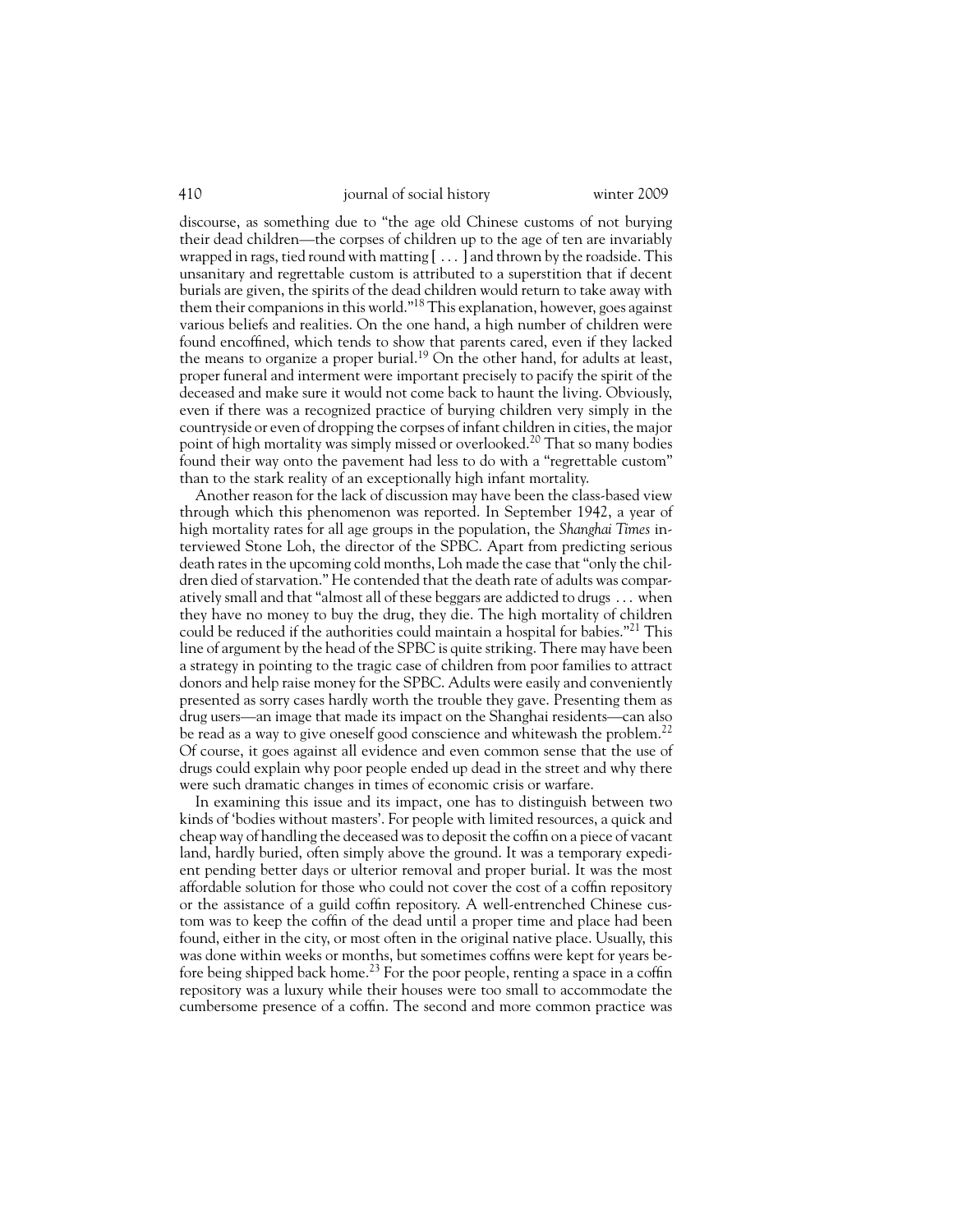to wrap the dead body in a crude bamboo matt and to leave it in the open air. While vacant land was also used, most bodies were found in the street, in more or less public spaces.<sup>24</sup>

It is probably impossible to take a full measure of the number of exposed corpses in Shanghai. To start with, the 19th century is largely elusive, as no record has been found. Moreover, even when there are records, they are incomplete and/or cover different areas within the city. While two major organizations took care of most of the work of collecting bodies, a few smaller associations also come up in the records. There is also the issue of sorting out the corpses actually picked in the street from those received from hospitals, charity homes, or refugee camps. Generally, these were separate categories, but of course in times of acute crisis such a distinction became blurred. Finally, anything beyond the close limits of the urban area went unrecorded. Most of our data was generated by the involvement of the municipal authorities in the International Settlement (after 1928) and the French Concession (after 1937). Although the Chinese municipality started to give grants during the war with Japan, I was not able to trace any documentary evidence for this area.

For a crude assessment of the phenomenon, I shall start from the records of the main organization, SPBC.<sup>25</sup> Established in 1913, the SPBC went into full operation in 1915 and remained active well into the early 1950s. For more than 35 years, it devoted itself almost exclusively to collecting and burying exposed corpses in Shanghai.<sup>26</sup> I was fortunate to find a four-page pamphlet published on the occasion of a fund-raising campaign in late 1947. The document contained a table with the annual count of bodies gathered throughout the history of the association up to June  $1947<sup>27</sup>$  Since the figures may have been exaggerated for publicity purposes, I double-checked them with similar data retrieved from various sources, in particular archival documents. The published figures were consistent with those of internal reports. Table 1 presents these figures with additions for the late 1940s and early 1950s.

There is little doubt that the number of exposed bodies followed an everascending curve, with massive increases in times of crisis. The records of the early years probably do not reflect the extent of the phenomenon. By 1917, however, they may convey a sense of the actual number of exposed corpses in the city, although the surge from 2,720 in 1918 to 5,642 the following year cannot be explained by any special circumstances. By 1921, a plateau was reached that lasted for half a decade, followed by a prodigious increase that, except for a slump in 1927, pushed the figure to a new level until 1929. The next decade saw another jump, though with jigsaw oscillations. In the French Concession a report by the TRFYT shows that by 1929 the association was collecting almost 4,000 bodies per year. If we add the SPBC to the TRFYT figures, the number of exposed corpses and abandoned coffins recovered in the late 1920s and mid-1930s amounted to 30,000–40,000 per year.

In both settlements, however, serious disruptions in daily life had far reaching consequences. The 1930–1932 period was particularly unforgiving. These were years of crisis in the surrounding countryside, especially during the Yangzi flood of 1931 that forced tens of thousands of peasants to seek refuge in Shanghai, but above all there was also war in the midst of the city during the winter of 1931–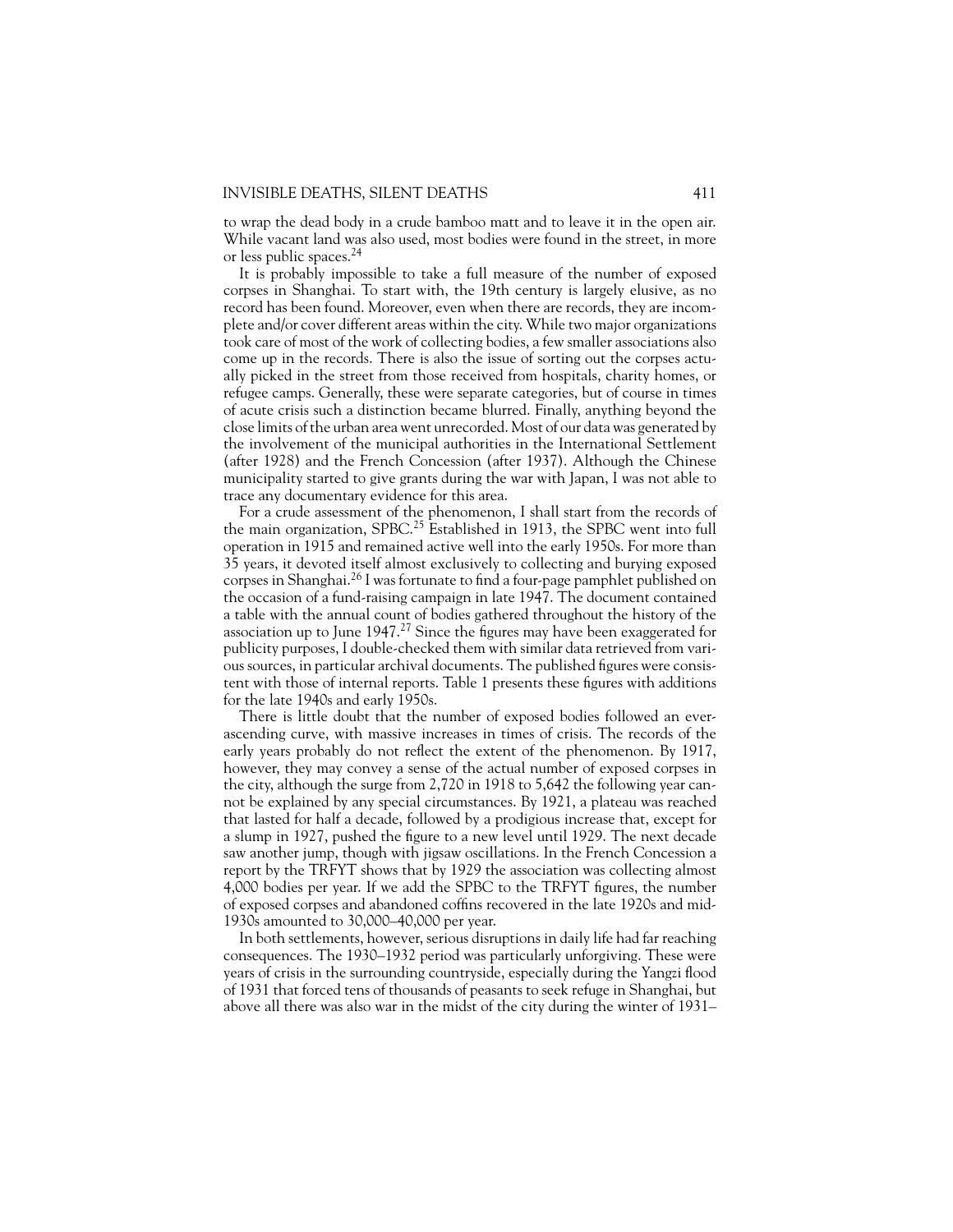## journal of social history winter 2009

#### *Adult Children Adult Children bodies and bodies and bodies and bodies and Year coffins coffins Total coffins (%) coffins (%)* 259 259 \* \* 758 758 \* \* 62 2012 2074 3.0% 97.0% 51 2669 2720 1.9% 98.1% 91 5551 5642 1.6% 98.4% 152 6405 6557 2.3% 97.7% 243 11660 11903 2.0% 98.0% 503 12352 12855 3.9% 96.1% 644 11751 12395 5.2% 94.8% 625 11950 12575 5.0% 95.0% 528 20307 20835 2.5% 97.5% 620 24423 25043 2.5% 97.5% 609 15847 16456 3.7% 96.3% 438 23201 23639 1.9% 98.1% 627 26926 27553 2.3% 97.7% 1312 35064 36376 3.6% 96.4% 1003 33978 34981 2.9% 97.1% 3088 33616 36704 8.4% 91.6% 1413 24410 25823 5.5% 94.5% 1292 35685 36977 3.5% 96.5% 1360 29337 30697 4.4% 95.6% 1993 38352 40345 4.9% 95.1% 7452 42229 49681 15.0% 85.0% 14989 45075 60064 25.0% 75.0% 8365 32711 41076 20.4% 79.6% 8720 20720 29440 29.6% 70.4% 8708 26425 35133 24.8% 75.2% 12265 18805 31070 39.5% 60.5% 3598 13262 16860 21.3% 78.7% 2595 15305 17900 14.5% 85.5% 2926 10752 13678 21.4% 78.6% 1702 14436 16138 10.5% 89.5% 558 13638 14196 3.9% 96.1% *Total SPBC* 88532 659871 **748403** 11.8% 88.2% 147 2364 2511 *1948\* 588 9456 10044* 43140 *1950–1951* 44661

## **Table 1 Number of exposed corpses and abandoned coffins collected by the SPBC in Shanghai (1915–1951)**

*Grand total* 89267 671691 848759

\* 1948: partial estimate

Source: "Pushan shanzhuang jianshi," *Pushan shanzhuang boyin mukan* tekan, Q1- 12-1502; Shanghai shili gongmu huozang ji lushi tuzang huozang renshu, Report, undated (prob. 1948), Q400-1-3928; Report on vital statistics (Shengming tongji zong baogao, July 1950–June 1951) (1); B242-1-255-1, SMA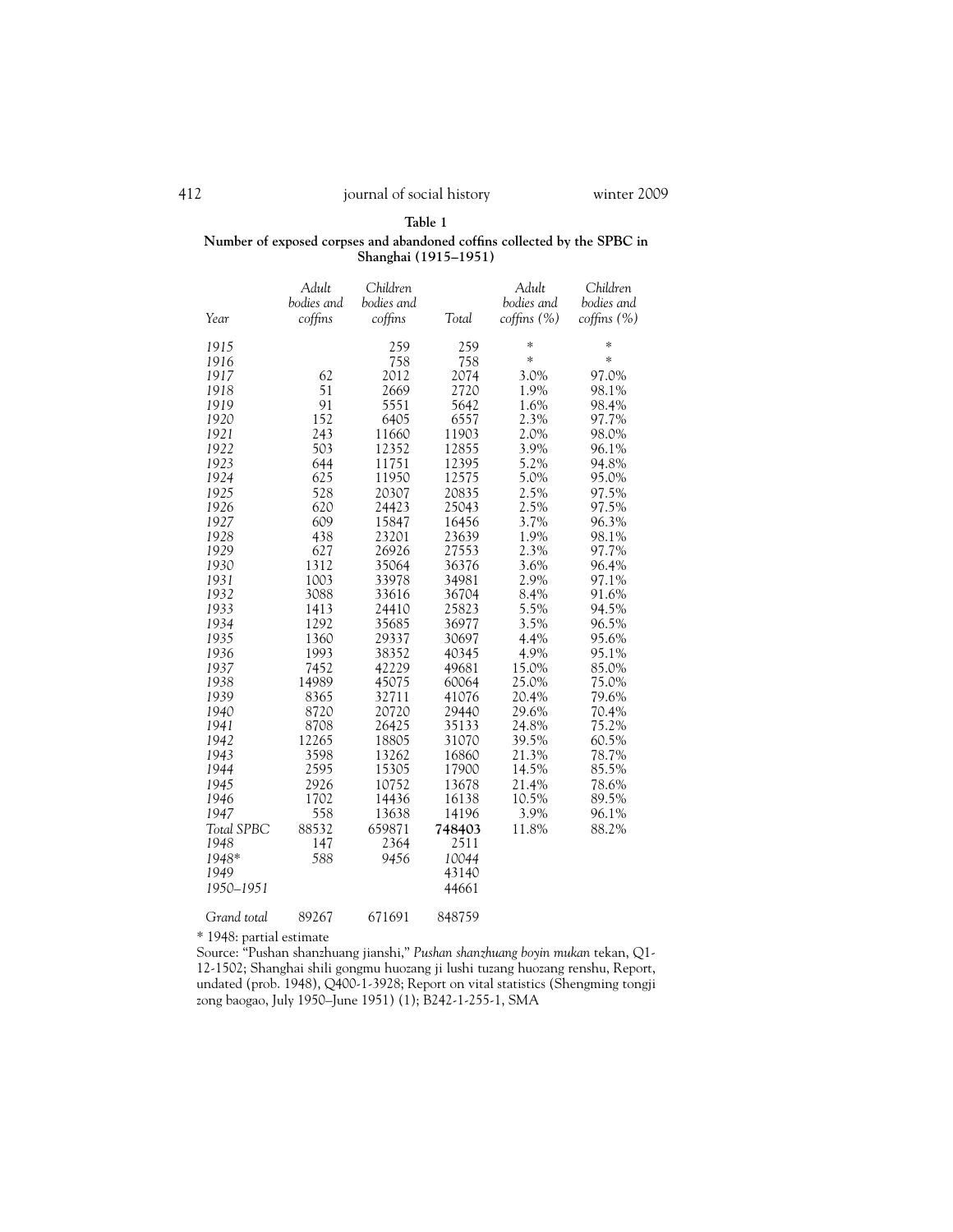## **Table 2 Number of exposed corpses and abandoned coffins collected by the TRFYT in the French Concession (1929–1938)**

| Year  | Adults | Children | Total | Adults                                                                                                       | Children |
|-------|--------|----------|-------|--------------------------------------------------------------------------------------------------------------|----------|
| 1929  | 394    | 3601     | 3995  | 10%                                                                                                          | 90%      |
| 1930  | 668    | 4613     | 5281  | 13%                                                                                                          | 87%      |
| 1931  | 728    | 4715     | 5443  | 13%                                                                                                          | 87%      |
| 1932  | 1350   | 7649     | 8999  | 15%                                                                                                          | 85%      |
| 1933  | 445    | 5371     | 5816  | 8%                                                                                                           | 92%      |
| 1934  | 452    | 4483     | 4935  | 9%                                                                                                           | 91%      |
| 1935  | 596    | 2960     | 3556  | 17%                                                                                                          | 83%      |
| 1936  | 691    | 3313     | 4004  | 17%                                                                                                          | 83%      |
| 1937  | 2443   | 10642    | 13085 | 19%                                                                                                          | 81%      |
| 1938  | 3494   | 15090    | 18584 | 19%                                                                                                          | 81%      |
| Total | 11261  | 62437    | 73698 | 15%                                                                                                          | 85%      |
|       |        |          |       | $\mathbf{u}$ . $\mathbf{u}$ is the set of $\mathbf{u}$ is the set of $\mathbf{u}$ is the set of $\mathbf{u}$ |          |

Source: "Tongren fuyuantang shenqing buzhu, mianfei chezhao ji qingdu yongju, yaoshui," SMA U38-5-1641

1932. With the first and short-lived Sino-Japanese confrontation, the number of exposed corpses simply doubled in the French Concession. Thereafter, there was hardly any return to the previous level, especially in the International Settlement. This respite was short, however, as there was a dramatic upsurge after 1937.

The outbreak of Sino-Japanese hostilities in 1937 in the city had enduring consequences far beyond the immediate effects of fighting. The first major consequence was a massive displacement of people who left their home with few re-



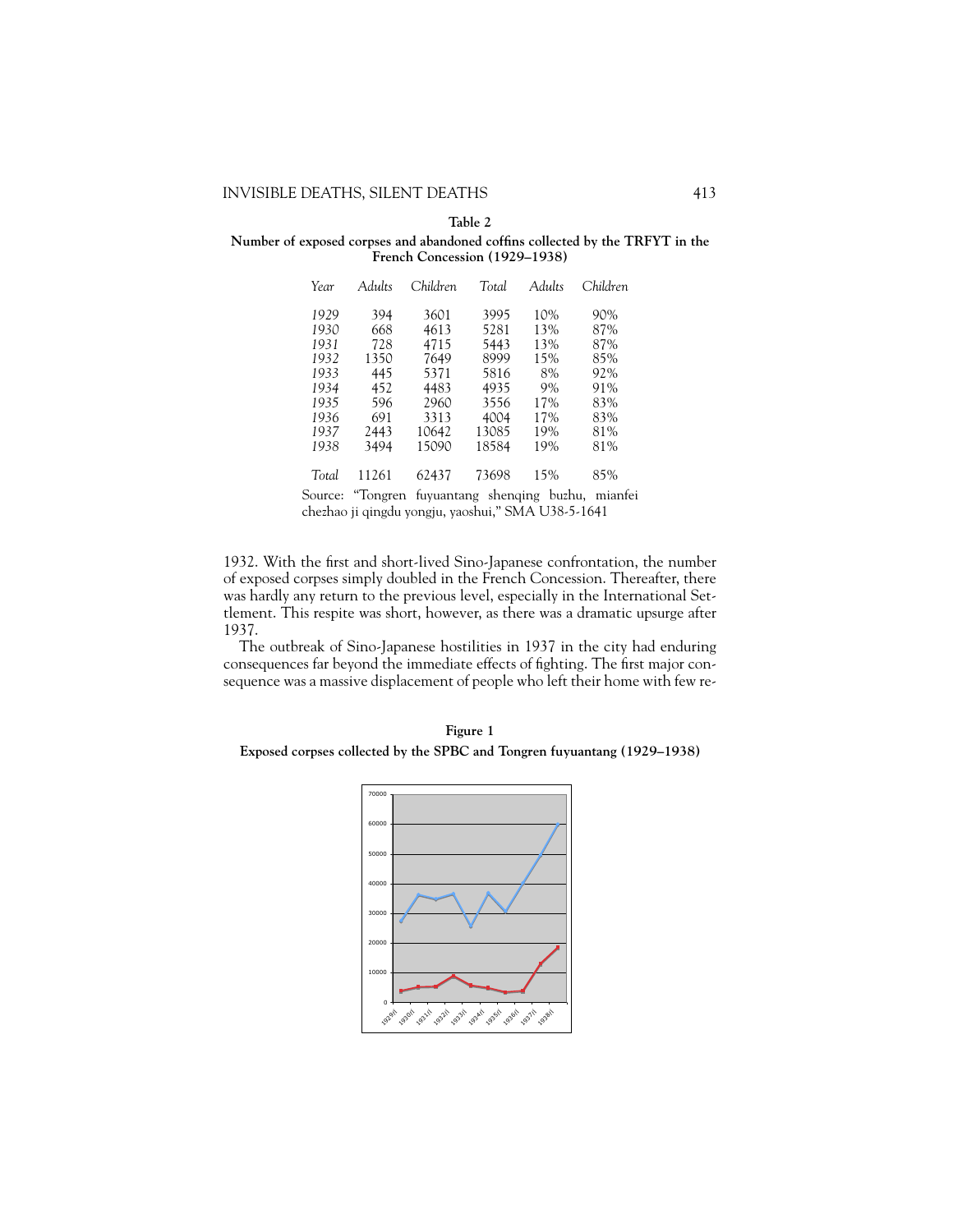sources. In a matter of weeks, one million people were turned into refugees. Warfare in the neighboring countryside also brought successive waves of peasants in search of a temporary shelter. While large numbers were evacuated back to their native place—around 300,000—most stayed behind, hoping to get back to their jobs and housing. Unfortunately, bombing, shelling and fires turned the north- $\epsilon$ ern and eastern districts into ashes.<sup>28</sup> In other words, residents-turned-refugees had to survive much longer than expected in the foreign settlements. Death took an exacting toll on the poor and destitute, especially children. While 1937 saw a new surge, mostly in the second half of the year, 1938 set an infamous record with more than 60,000 deaths/corpses—165 on every single day on average—left by the road side. There was a significant decrease over 1939 and 1940, although no breakthrough below the 30,000 baseline. The harsh conditions of the winter of 1941–1942 pushed again the figures for both years upward.

There is a certain discrepancy between the trend shown in the figures of the SPBC for Shanghai as a whole and those in the International Settlement. From 1928 to 1937, the number of exposed corpses was relatively stable in the International Settlement, whereas there was an almost continuous increase in the city as a whole. This tends to indicate that the phenomenon was spread all over the city, with sharper movements in the Chinese-administered districts. In the French Concession, the ratio of exposed corpses during the 1930s stood at 14 per thousand while in the International Settlement the figure leveled at 11–12 per thousand. In 1932, however, the figure in the French Concession jumped to 22 per thousand. After 1937, the two lines for the International Settlement and Shanghai as a whole were strictly parallel, reflecting in fact the distribution of the displaced population that had sought refuge in the foreign settlements. Throughout the war, the phenomenon of exposed bodies and abandoned coffins became markedly a problem centered in the International Settlement, escalating from one half to close to 70% of the total between 1937 and 1943.<sup>29</sup>

In the latter years of the war, the number of exposed corpses fell back below the level of the 1920s, except in 1942. This may have resulted from the policy of forced departure of the population by the authorities and the enforcement of the *baojia* system.<sup>30</sup> At any rate, the movement upward resumed in 1947, even if the data are incomplete. This was a period that also saw great economic instability, warfare in the countryside and a massive influx of displaced population. By June 1947 the SPBC had collected more than 14,000 bodies and there is every reason to believe the remaining half of the year brought in as many bodies. In the first quarter of 1948, more than 2,500 exposed corpses and abandoned coffins (or about 10,000 for one year) were found. The latter part of the civil war must have brought extreme difficulties, between hyperinflation and streams of displaced population. The figures for 1949 and the early years of the communist regime in Shanghai show a tragic return to figures above 40,000.

There is probably no way to make an accurate assessment of the number of exposed corpses and abandoned coffins found in the city. Our series are incomplete and inconsistent. Different sources provide different and contradictory figures. Most of the time, the discrepancy is limited, but during the war one can be certain that many bodies went unaccounted for. Altogether, for a single organization—SPBC—the total number of collected corpses and coffins between 1915 and 1951 comes to an astounding figure of 848,759. For a shorter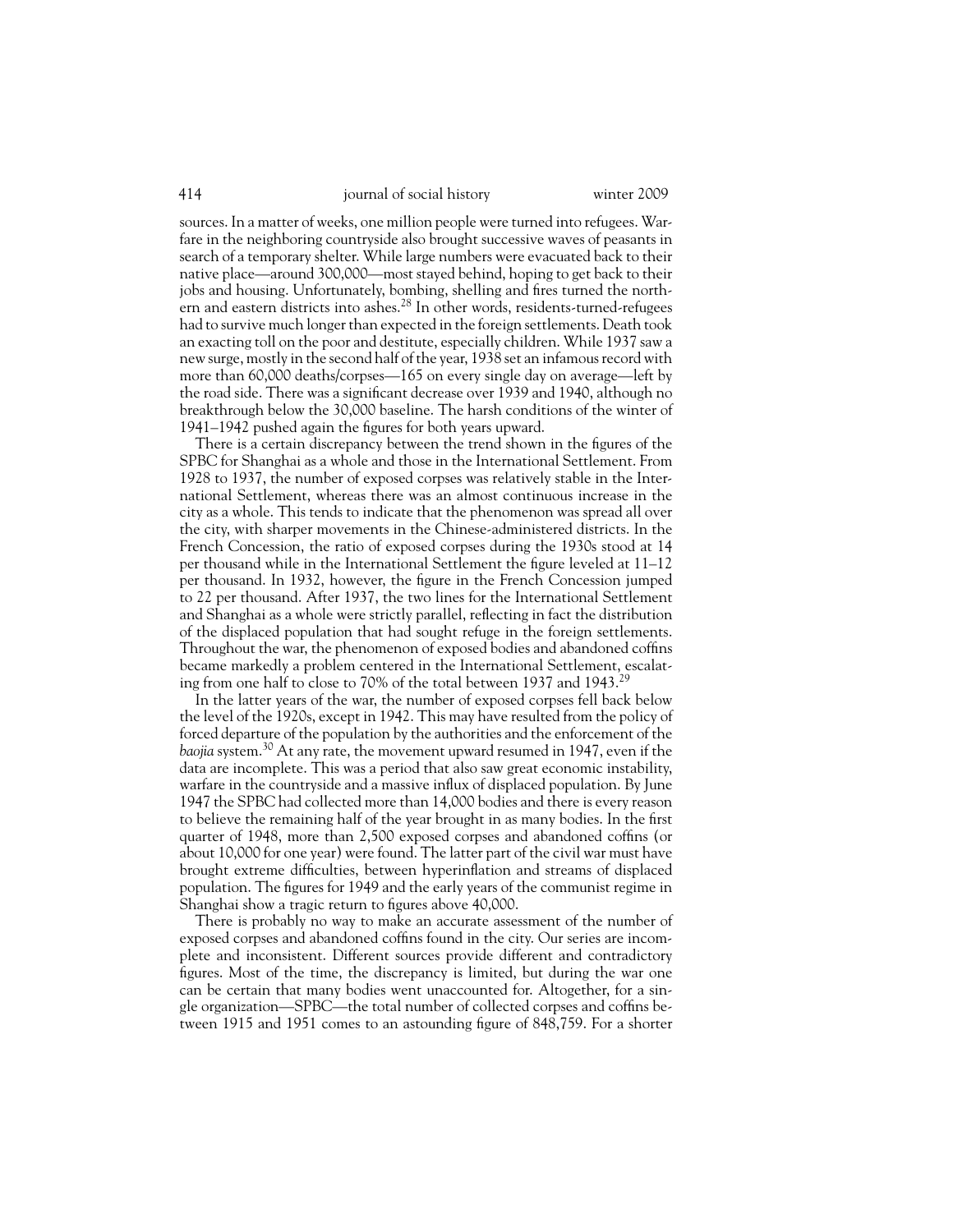period of ten years, the TRFYT gathered close to 74,000 bodies. Even with a cautious rule of thumb, an aggregate of all statistics from all organizations would easily push the number to one million for the 35-year period under study here. This was the number of bodies left behind, wretched in both life and death, most of them premature fatalities of an unforgiving economic system and devastating wars.

## **Who were the "bodies without masters"?**

Is there any way to learn more about these invisible and silent deaths? As one may expect, they were found with nothing, and the associations that collected the bodies concerned themselves only with removing and burying them. Only very minimal data were recorded about the exposed corpses and coffins discovered in the street. In most records, the dead were anonymous figures with no name, no age, no profession, and sometimes no sex (for children). One can probably make an educated guess that the vast majority belonged to the poorest sectors of population like unskilled manual workers and coolies. In a 1939 report, the PHD quoted from the SPBC that unclaimed adult bodies were those of beggars (33%), refugees (42%), and residents  $(25\%)$ <sup>31</sup> Since refugees were for the most part former residents from the war-torn areas in the city, with some of them falling into the ranks of "beggars", it is not an exaggeration to think that a majority of the unclaimed bodies were those of Shanghai residents.

Our statistical series actually start with the involvement of the Shanghai Municipal Council, which required daily, monthly, and annual reports in exchange for its subsidy. Unfortunately, these reports provide only very rough data, namely sex, age category (adult/child), coffin/matting, police district. There is no indication about the precise location where the bodies were found, nor is there any breakdown by age groups. For the French Concession, I was fortunate to find the daily reports on exposed corpses found by the police. Whereas in the International Settlement only the corpses of adults were examined by the police before their removal by the SPBC, the French police, at least in wartime, made a record of any body that came to its attention. The policemen dutifully noted the exact address and the age of the victims. They indicated the age in months for infants, in years for children and decades for adults (20, 30, 40, etc.). This series covers only 1938, though it offers a solid sample of 2,020 individuals.

It is readily apparent in Table 1 that infants and children vastly outnumbered adults. They were the primary victims of poverty, malnutrition and disease. The high figure for children, many of them newborn or infants, is not surprising. They were the less well prepared to survive in a context of poor housing, lack of food and adverse weather conditions. Over 35 years, they represent on average 88.2% of the exposed corpses and coffins collected by the SPBC, but in most years before 1937 the figure was above 96%. The TRFYT data in Table 2 also support the trend of a large number of children. In times of crisis, like in 1932 or more clearly after 1937, the number of adults tended to increase substantially to one fifth or one quarter of the victims. Citywide, in the late 1930s and early 1940s, the share of adults increased tremendously from 15% in 1937 to almost 40% in 1942. Immediately after the war, the decrease was substantial, but the mortality rate among adults remained high (10.5%). The overall trend however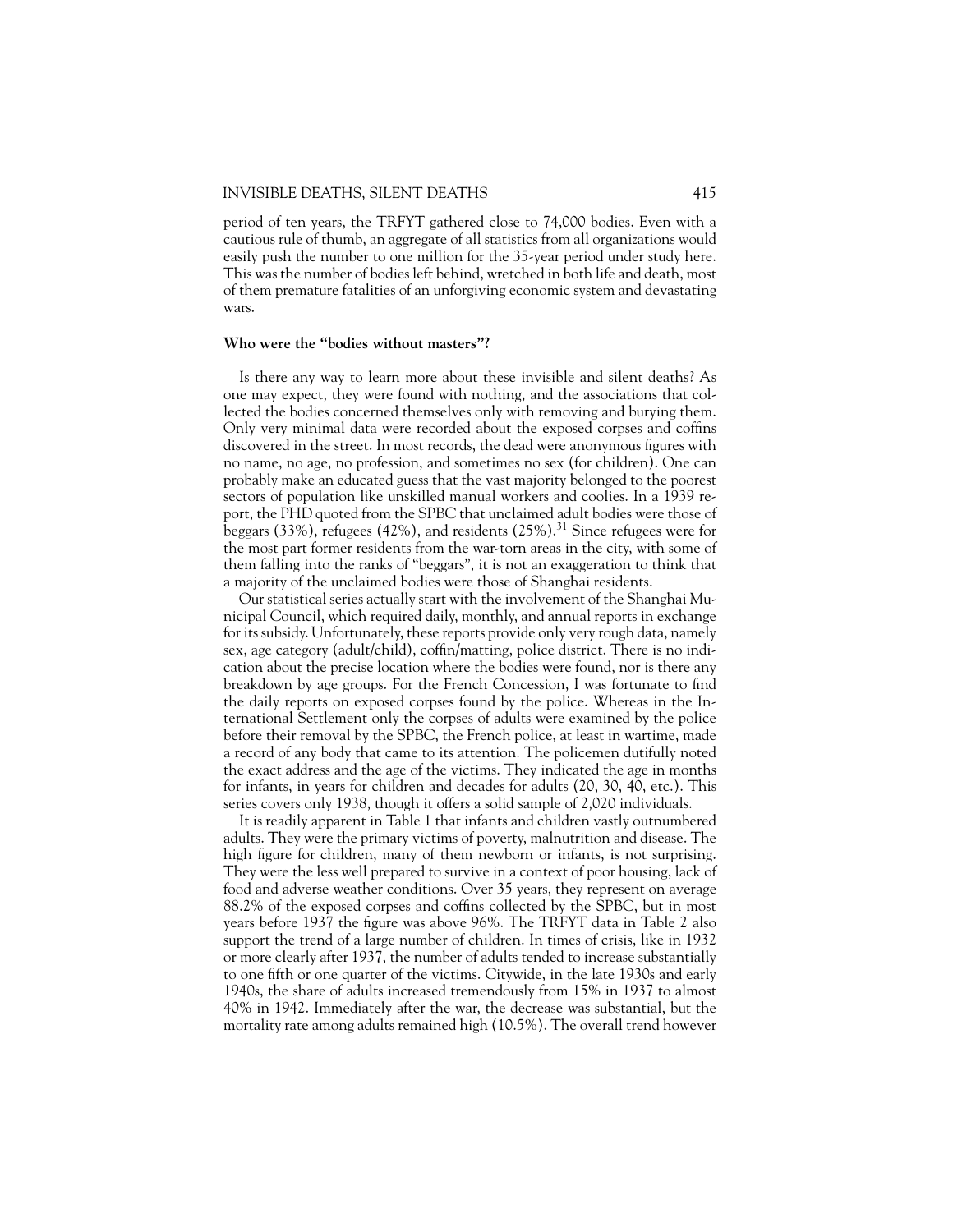was a return to a disproportionate share of children. Unfortunately, the post-1949 statistics did not distinguish between adults and children.

There was an overwhelming majority of males among adult exposed corpses. In the International Settlement, the share of adult males between 1928 and 1943 remained almost constantly close to or above 90%. There were exceptional years, in relation with war (1932 and 1933; 1938–1939), with a larger proportion of female bodies. In the French Concession, the population of exposed corpses in 1938 included 2,020 individuals, with 446 adult males (89%) and 54 adult females (11%). As in the International Settlement, adult female bodies ended up much more rarely in the street than men. Since there is no reason to consider that natural resistance or better nutrition would have spared the lives of women, and even considering that there were more men than women among the poor or refugee population, the only rational explanation for the low number of female corpses is one of economics. The surviving spouse was more able to pay for or organize the burial of the deceased when the former was a man, with more physical strength and income, than it was for a woman depending on the husband for a living.

A breakdown by age group among adults in the French subset does not modify the general picture. The major line of divide was between teenagers/adults and children, but even more so among children below the age of 5 years. Infants and the 1–5-year age group represented respectively 31.1% and 42.4% of the total number of exposed bodies. Among infants, if we are to trust the assessed age recorded by policemen, the 1–6 month-old group fared worse, which may be related to weaning or supplementing breastfeeding with artificial food.<sup>32</sup> Definitely, young children below the age of five were far more exposed to premature death. They had not yet built immunity and resistance against various infectious diseases, while they must have lived in poor housing and lacked proper nutrition.

If we examine more closely the data on infants and children, especially the ratio between females and males, there is a general balance between the two. Except for the 1–6 months old (62%/38%), the ratio is close to 50/50. The large share of 1–6 month-old babies obviously biases the total and points to a higher morality rate for baby girls. Of course, this raises the issue of infanticide, or at least of the preference/neglect for boys and girls. We do not really have data to put these figures in perspective, for lack of data on registered births. If we assume that the natural rate was 1:1, girls appear less numerous in the few fragmentary census tables we have, which may indicate a lower survival rate and support the interpretation of 'active' or 'passive' infanticide. Past the age of one year, however, males are more numerous, and increasingly so with the years. There is a good chance that, as most studies of mortality in pre-modern and modern cities show, poor nutrition, unhealthy environment and lack of medical care took an even toll on the life of infants and young children.

Almost without exception, adults were found dead without any cover or coffin. Figures vary for certain years in the International Settlement, but there is no distinguishable pattern. Children were generally found in coffins or wrapped in matting (about one third before the war, then it increased to 60%–80%). Obviously, economic difficulties made it increasingly difficult for poor families to even afford a small and simple coffin and bodies were just tossed away. This issue is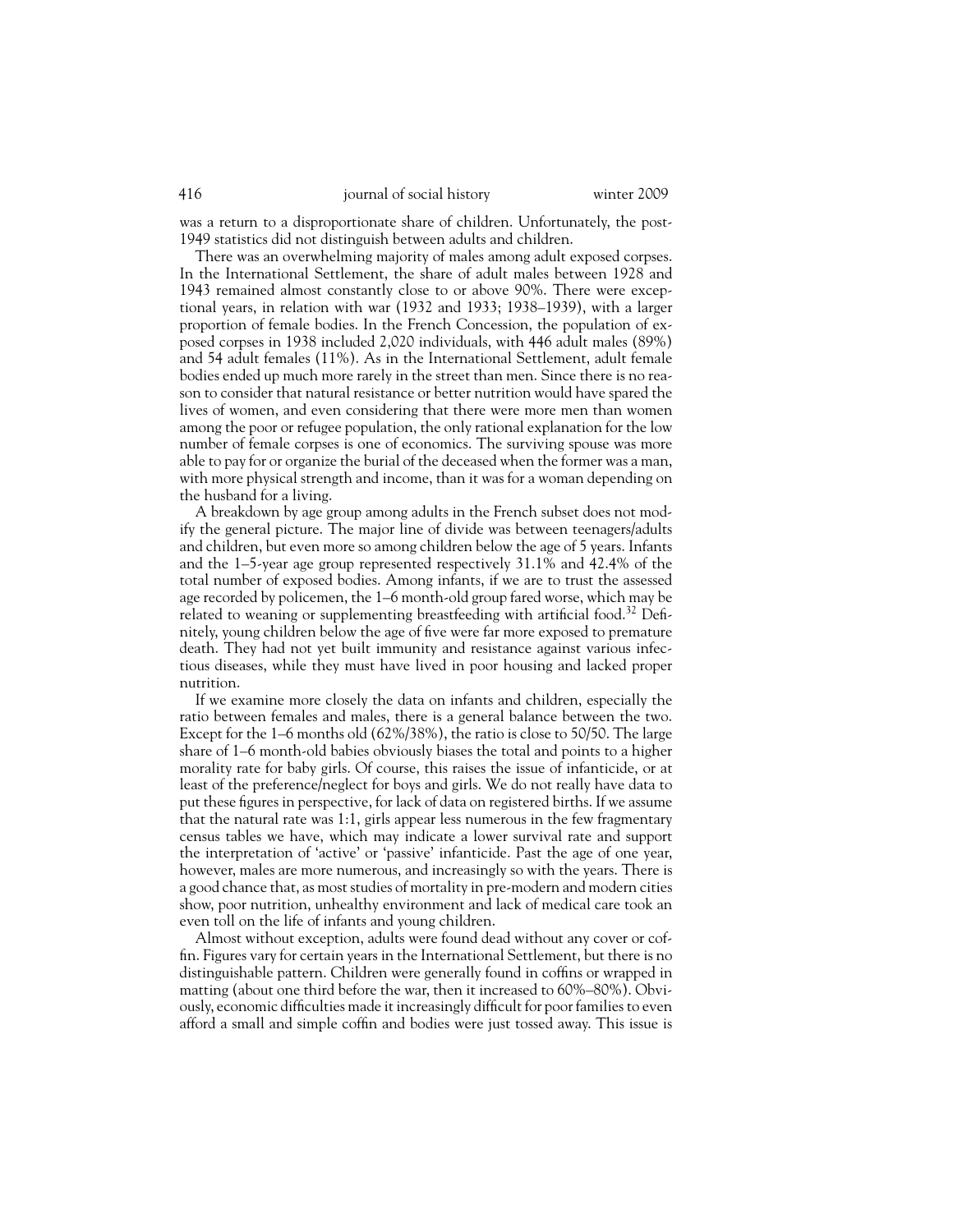not indifferent for the degree of visibility of exposed corpses and the reaction of local residents. Depending on whether the body was encoffined or not, whether it was a child or an adult, the sensitivity of residents could be strongly affected. The distribution of exposed bodies in Shanghai amply supports the view that it was a phenomenon that any resident, except in the wealthier areas, was bound to come across.

Exposed corpses and abandoned coffins created a particular geography of death in the city. Through mapping it is possible to reconstitute this geography, even if a visual representation cannot actually recreate the original phenomenon. These are aggregated data projected onto a space, but they do convey a sense of the widespread nature of the phenomenon. The distribution of exposed bodies in the urban space is a fundamental issue for an understanding of how this phenomenon might have been perceived by Shanghai residents. In the International Settlement, data were aggregated by police district. These data reveal a moving geography (See Map 2) through time as population density and access to certain areas changed.<sup>33</sup> Before 1937, the larger numbers of bodies were collected in all four administrative districts, with a concentration in specific police wards: Louza in the Central district; Yangtsepoo, followed by Wayside, Yulin, and Kahsing in the Eastern district; Hongkew or West Hongkew alternatively in the Northern district; Bubbling Well in the Western district. Except for Louza, these were areas with a higher concentration of factories and workshops (Northern and Eastern districts). They were home to a large population of workers. They were also the place where recent immigrants (peddlers, coolies) found a shelter, most often in slum-like housing. The Western district was much less urbanized with a lot of vacant land around its factories and warehouses. Louza stands out mostly as a place where adult bodies were found, whereas child corpses

**Map 2 The distribution of exposed corpses in the International Settlement (cumulated figures by police district)**

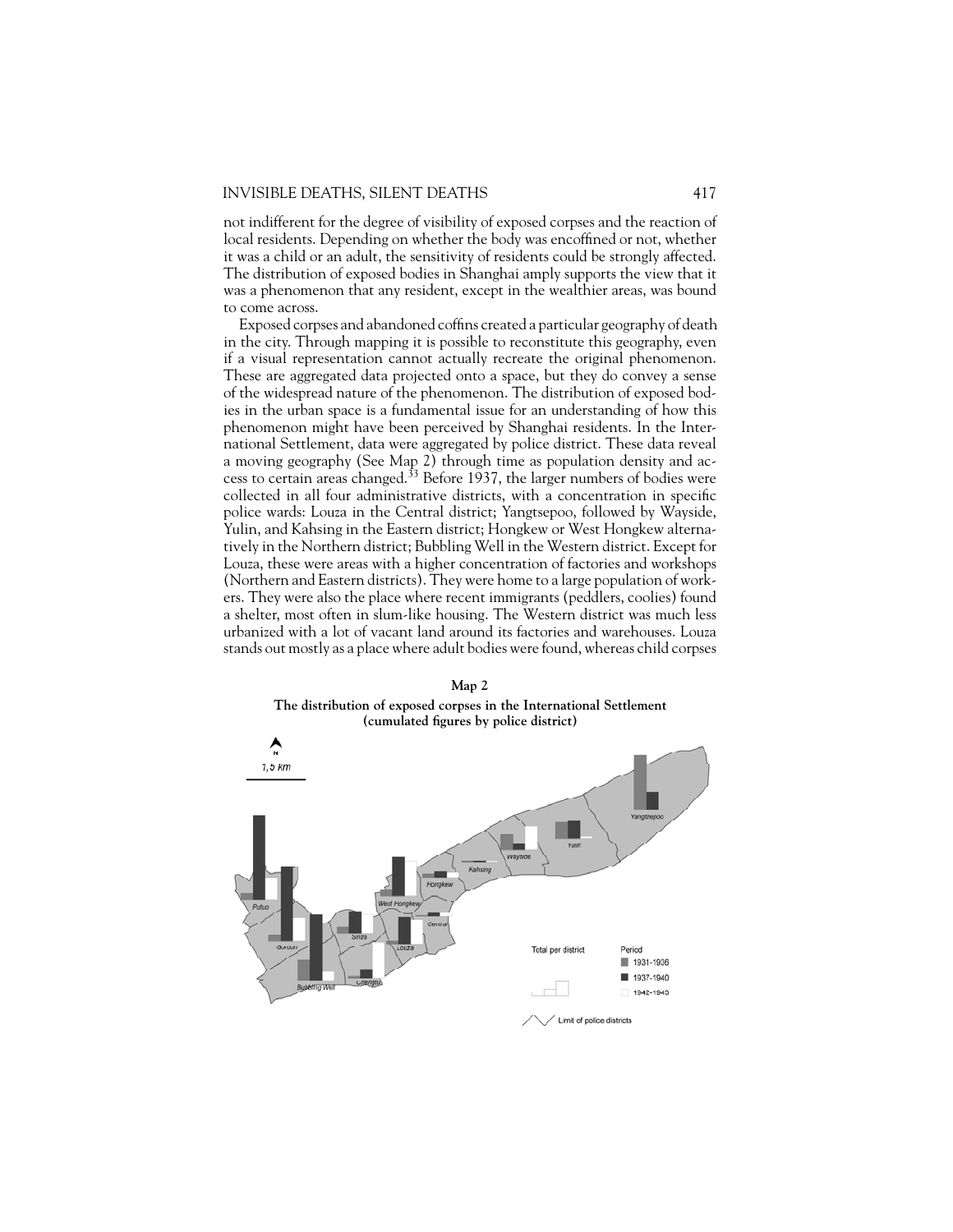explain the high number in the Western and Eastern police districts. This was especially true of Yangtsepoo, the most remote area in the Eastern district, where 33%–42% of children bodies were found. People chose to get rid of their dead children in these more desolated areas.

The war drastically altered this geography. The Eastern and Northern districts almost disappeared from the map in 1937 as these areas were emptied of their population as a result of fighting and remained inaccessible through most of 1938. As a consequence, the western-most districts received a much larger share, but the largest number was collected in the Central district with 64% of all bodies. In 1939, Western Hongkew, home to several refugee camps, reappeared on the map of exposed bodies, along with higher numbers in the western-most districts and in Louza. Sinza and Chengtu, in the Central district, also figured more prominently in a geography that hardly changed in the following years. What this quick survey shows is that a much higher share of exposed corpses were found in the most densely populated downtown districts during and after the Sino-Japanese war. What had been a diffused phenomenon with concentrations of bodies at the periphery turned into an unwelcome and unsightly presence almost at people's doorstep.

The detailed record of the French police in 1938 makes it possible to 'see' more precisely where the exposed bodies were found (See Maps 3–4). As in the neighboring settlement every district was affected, except for the small East district: by order of importance, Central (31%), Joffre and Foch (almost at par with 19%), Pétain (14%), Mallet (13%) and East (2%). The figures are not re-



**Map 3 The distribution of exposed corpses in the French Concession**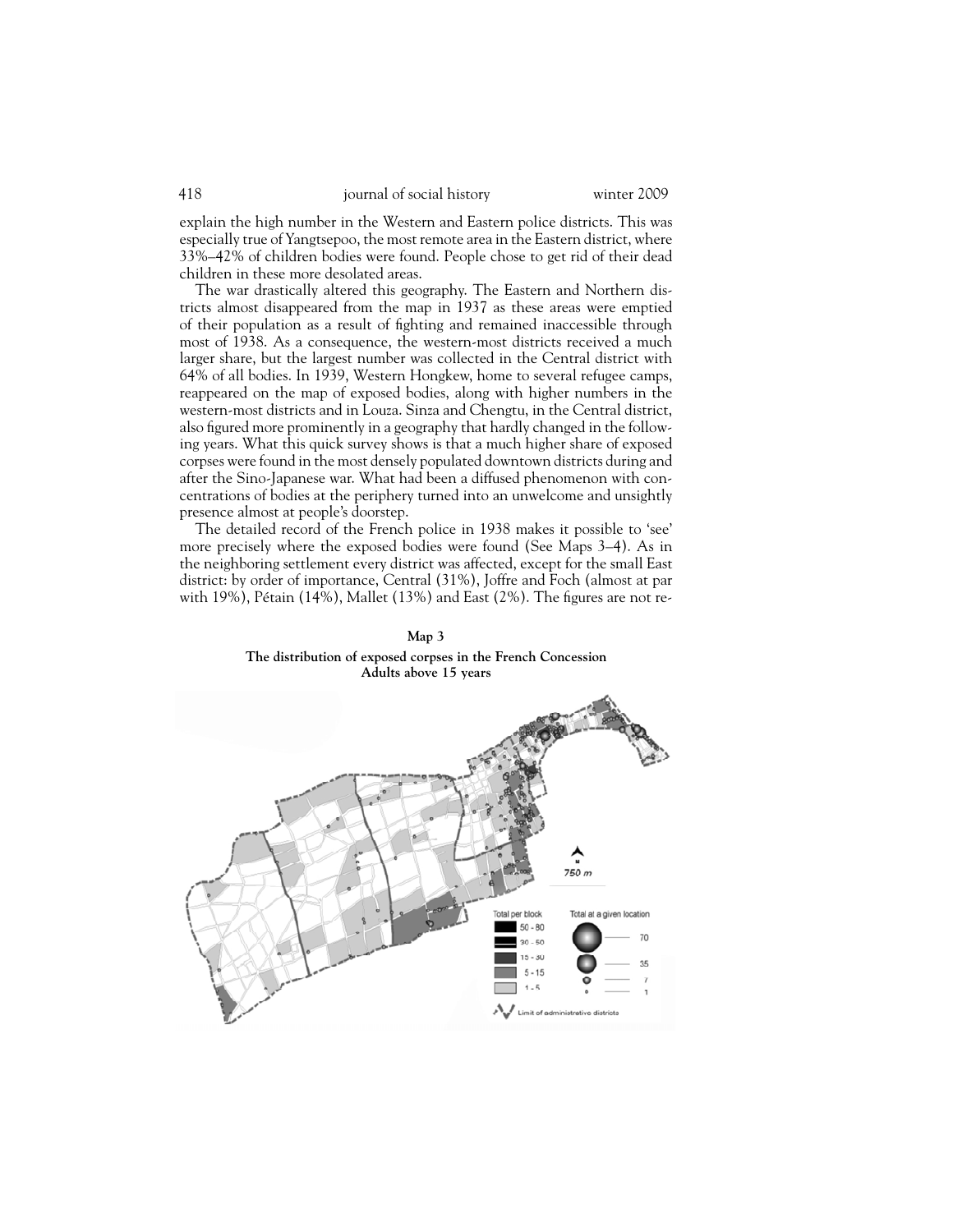





lated to the size of the districts, or to their population. Central probably owed its substantial share to its shape as it encompassed the largest section along the Zikawei Creek on its southern border, a convenient place to dump corpses. Police records confirm that in wartime the phenomenon was spread all over the place, with bodies found on the pavement, on market places, but mostly in the numerous *lilong* (alleys) that ran through the residential blocks. These were the most crowded housing areas, hidden from the main streets, where people lived, worked, and socialized. At night, they offered an ideal place to drop a dead child unnoticed.

A major difference can be observed between children and adults. Whereas children of both sexes were found throughout the concession, adults were concentrated in the two most central districts, East, Mallet, and part of Central. Babies and children were "dumped" in every corner, but adults most probably just died where they happened to be, and the central districts were those where they tried to eke a living (as in Louza in the International Settlement). Both maps introduce a certain distortion as all bodies collected over a period of several months are represented here.<sup>34</sup> Still, I believe that they offer a genuine visualization of 'silent' deaths in the French Concession. They highlight quite clearly that even in one of the most developed areas of the city, amidst plentiful resources and even wealth, a significant number of people was left to die or abandoned in open air.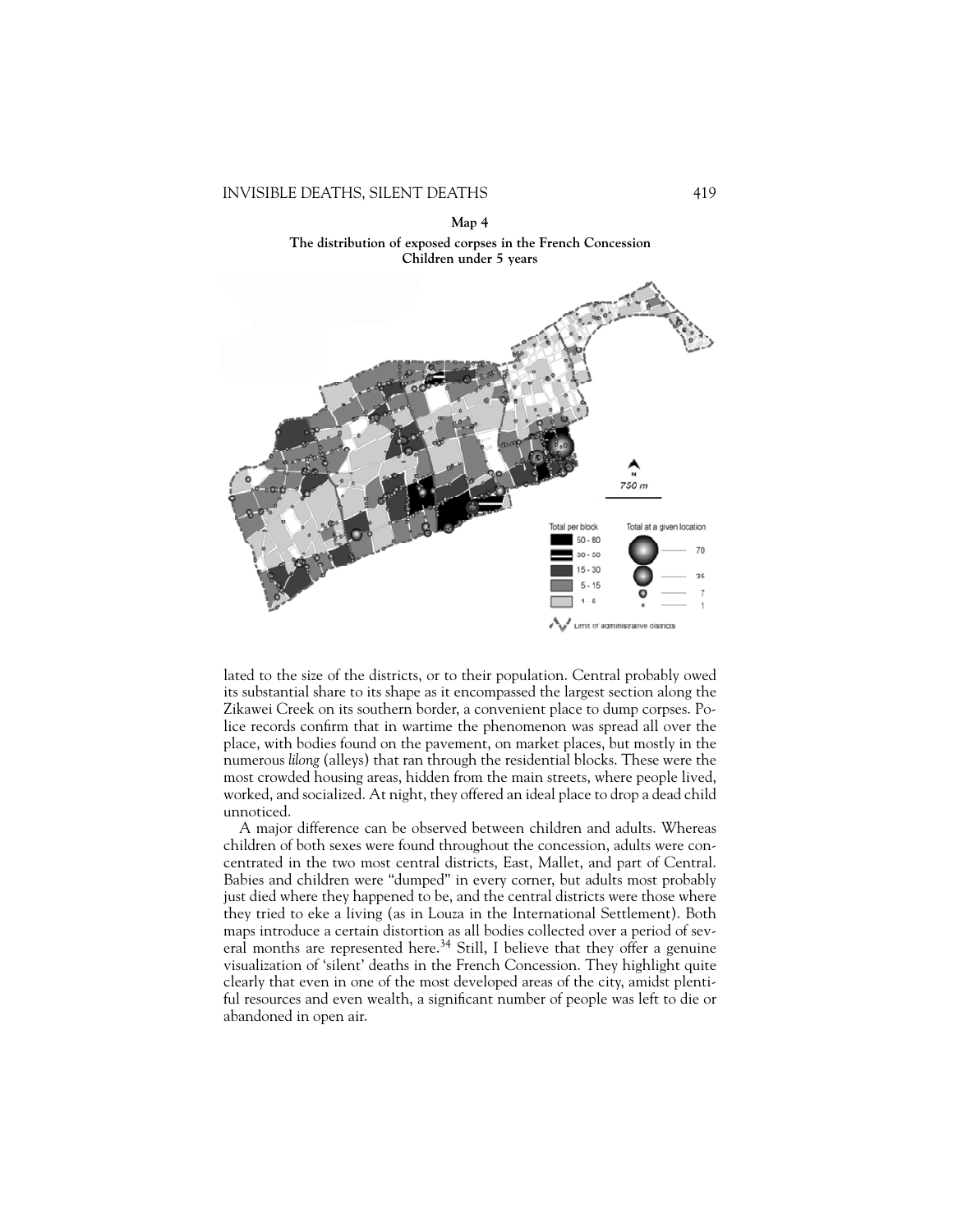# **"To prove I'm not forgot"**<sup>35</sup>

The problem of exposed corpses raised a significant challenge in a city where the municipal authorities refrained from getting involved in the 'management of death' beyond cemetery regulations. As with other matters of public concern in Chinese cities, the task was taken up by private charities. These organizations provided free paupers' burials. They distributed coffins and maintained burial grounds for the poor of the city. The collection of exposed bodies became also part of their attributions. In Republican Shanghai, two major associations were involved in the actual removal of dead bodies and abandoned coffins from the streets: the Shanghai Public Benevolent Cemetery (SPBC) and Tongren fuyuantang (TRFYT). The TRFYT had a long history in the city since the 19th century, while the SPBC was established only in 1913.<sup>36</sup> Although the TRFYT was already involved in collecting abandoned corpses and coffins, a group of Ningbo merchants led by Wang Yiting, a famous Shanghai philanthropist felt the urge to establish an additional organization entirely devoted to the same task.<sup>37</sup>

The TRFYT and SPBC performed a social service that was not unique to Shanghai. In Chinese towns and cities, and even in a village, if an unknown person happened to die suddenly, the local community was responsible for providing a coffin and burial.<sup>38</sup> All dead had a right, however simple, to a decent burial. The belief that the soul of an unburied corpse would haunt the neighborhood or house where it was found was a strong motivation for taking care of exposed bodies.<sup>39</sup> The number of such cases in large urban centers explains why some organizations devoted their energy to collect and bury exposed corpses after a simple ceremony. Even the hastily cremated remains of the people found in the war zone in late 1937 were entrusted to the SPBC "for burial in accordance with such rites as they seem advisable in order that no religious susceptibilities will be offended."<sup>40</sup> The two associations dealt with the burial of exposed bodies as their main activity, but they actually provided a wider range of services. In particular, a major pursuit was the provision of free coffins to poor families to bury their dead properly. Between 1915 and 1947, the SPBC distributed 271,832 coffins.<sup>41</sup>

The division of labor between the two associations remains unclear. As early as 1864 the TRFYT had opened a branch in the French Concession, but it came to be recognized by the French authorities as the sole legitimate organization only after 1937. The SPBC was officially recognized in the International Settlement from 1928 onward.<sup>42</sup> It is probably safe to assume that until 1913, the TRFYT was the only association that operated throughout Shanghai.<sup>43</sup> The sources mention other organizations in the archives, usually because they applied for a grant from the SMC, but they were small-scale latecomers that never played a significant role.<sup>44</sup> During wartime, the TRFYT and the SPBC became quasi-official undertakers for the poor and destitute.

Both organizations went to great lengths to guarantee a resting place to their unclaimed bodies.<sup>45</sup> The SPBC owned a large cemetery (Puyi gongmu) in Dachang, north of Shanghai, that it opened in 1925.<sup>46</sup> The TRFYT owned some 33 burial grounds in Pudong across the Huangpu River where it shipped the coffins in highly recognizable junks.<sup>47</sup> With the war, however, both organizations lost access to their cemeteries and had to acquire new land, mostly in the Hongqiao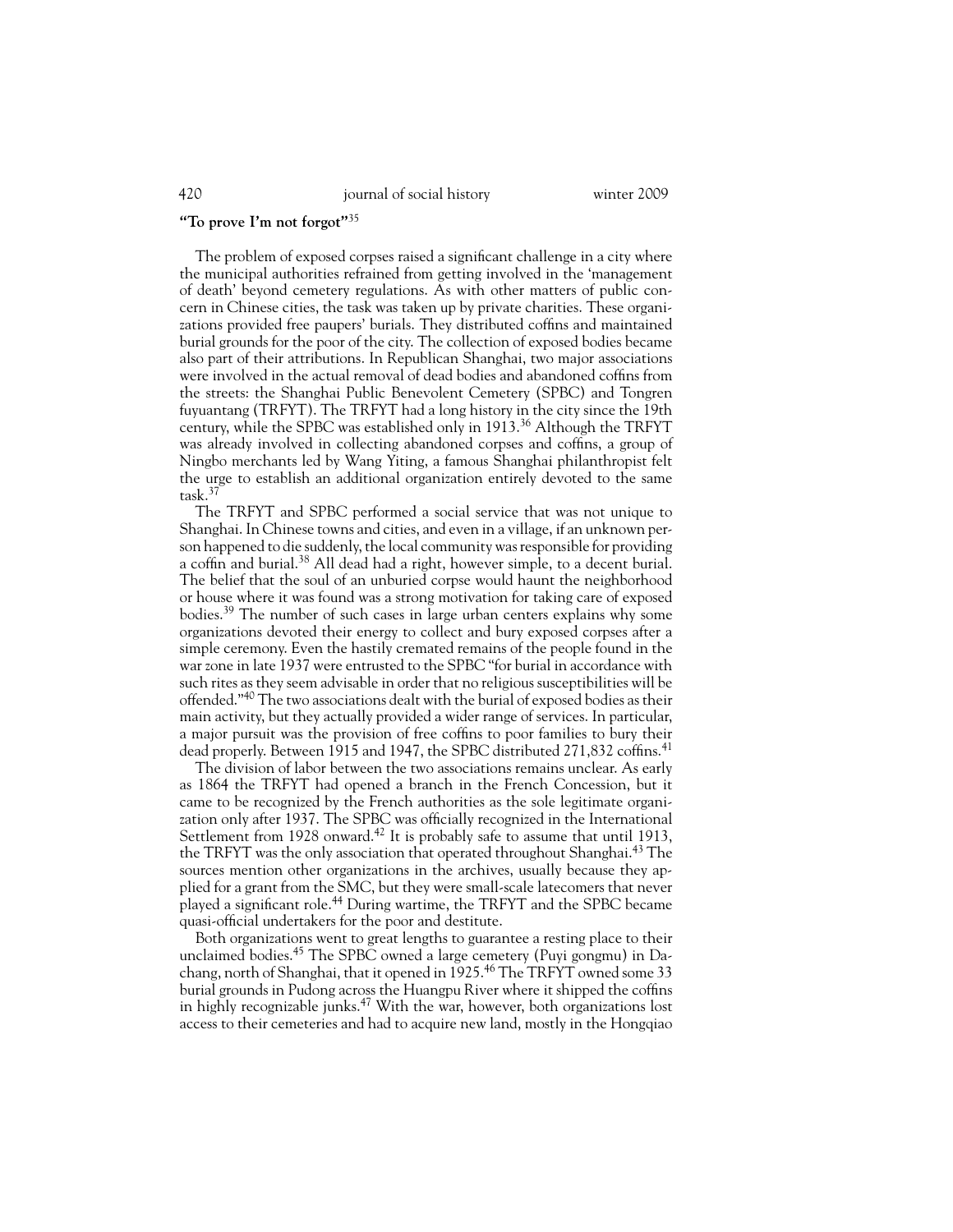area, west of Shanghai.<sup>48</sup> Because of the difficulties to access the burial ground in Hongqiao after the hostilities moved westward, it used temporary burial grounds within the International Settlement and in Nanshi.<sup>49</sup> As soon as the conflict moved away from Shanghai, the SPBC undertook to remove the tens of thousands of temporarily stored coffins to the Hongqiao cemetery.<sup>50</sup> As these places filled up, the two organizations had to obtain more land in the area. The SMC served as an intermediary between the SPBC and the Japanese military to obtain land and access rights in the Hongqiao area. Eventually, the SPBC owned 150 *mu* (55 acres) of land, next to the Hungjao Cemetery of the Shanghai Municipal Council.<sup>51</sup>

Although the need to remove the exposed bodies from the streets certainly helped the SPBC to obtain the support of the authorities, there were repeated closures or bans on burials in the Hongqiao area. The SPBC rented land further away from Shanghai in Qingpu, therefore incurring higher costs due to distance.<sup>52</sup> After the war, the absentee owner of the land used by the SPBC to bury the coffins of identified or unclaimed coffins came back and claimed his land. The SPBC started to excavate the coffins, but the task exceeded its logistical capacities, which resulted in coffins lying in open air. An agreement with the owner eventually prevailed, by way of paying him a rent pending the removal of the coffins.<sup>53</sup> Struggle for more burial space was a continuous process not only because access to established burial grounds came to be closed, but because of the additional demands imposed by continuing military conflicts.<sup>54</sup> Despite the difficulties and costs, the two organizations never relented in guaranteeing a resting place to the bodies it had collected, even if it took moving them several times. No body should get lost.

## **Regulating unwanted corpses**

For most of the history of the foreign settlements, the local authorities were not directly involved in the issue of abandoned corpses or coffins. In the late imperial and early republican period, down to the 1920s, the responsibility for the collection of abandoned corpses in the International Settlement was officially entrusted to the local headmen (*dibao*) who supervised land transactions in their respective areas.<sup>55</sup> The same applied in the other sections of Shanghai. The *dibao* was expected to attempt to identify the person, contact relatives, and file a report describing the state of the corpse as well as all the personal effects found on the body.<sup>56</sup> Since the Land regulations that governed the foreign settlements forbade the burial of any Chinese in the settlements, the removal of exposed corpses was a duty that also fell upon the *dibao.* Failure to take action might bring the *dibao* before the Mixed Court and get him fined.<sup>57</sup> On the whole, the job was done quite efficiently even if, occasionally, the SMC would lodge a protest about coffins left unattended close to the limits of the International Settlement.<sup>58</sup> Yet the task became more daunting with the sharp increase in abandoned bodies and coffins in the 1920s and protests became more frequent.

In 1922, the SPBC made its first move to obtain financial support from the SMC. In its letter of application for a grant in aid, it emphasized the service provided to the community. The SMC flatly refused to provide a subsidy arguing instead that the removal of dead bodies had been performed efficiently by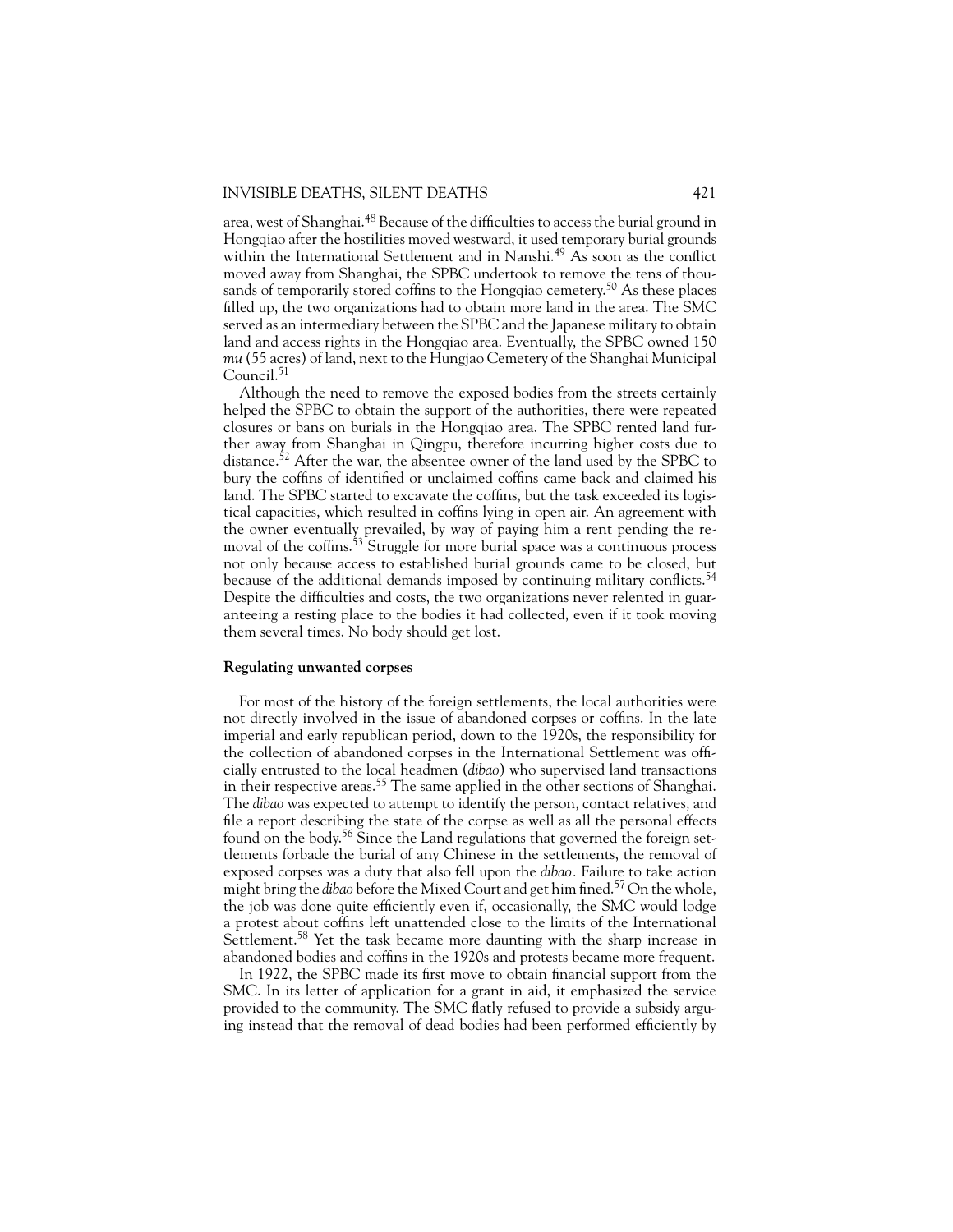the *dibao* and that all such requests by similar societies had always been refused. Obviously, the SMC failed to see that the *dibao* were just intermediaries in the collection of bodies actually performed by the SPBC.<sup>59</sup> The SPBC temporarily gave up, but three years later it sent another letter to the SMC. This time, it also mentioned its role in preserving public health. The SMC again was unmoved, but above all still seemed totally ignorant of the actual situation. The memo prepared by its Inspectors of health stated that they had never heard of the SPBC, that their foremen said there was such an organization, that the inspectors were unable to "locate these people". $60$  One can make two observations: that the SPBC worked efficiently and diligently; that the number of dead bodies was still manageable, even if the SPBC felt it fair to apply for support from the SMC. Once again, the application was turned down.<sup>61</sup> The association also failed with the French Concession.<sup>62</sup>

By the mid-1920s, the *dibao* became increasingly reluctant to oversee the removal of the dead bodies and asked the SMC to be discharged of this duty. This was perhaps due to the increase in the number of bodies found in the streets of the International Settlement. In the late 1920s, it amounted to 4,000–6,000 per year. The new political context created by the conquest of the city by the Nationalist party may also have been used to put pressure on the SMC to contribute to the expenses.<sup>63</sup> While the SMC would have preferred to maintain the original scheme, in August 1928 it entrusted the task to the SPBC under the supervision of the Shanghai Municipal Police.<sup>64</sup> The French Concession rejected all SPBC applications arguing that it relied on the TRFYT to which it made small and occasional contributions.<sup>65</sup> The TRFYT had been performing its work without formal contacts with the French authorities. It came to the attention of the Bureau de l'Hygiène only in 1937 when it applied for a grant to face the increasing costs of collecting bodies in the French Concession.  $^{66}$  Up to the beginning of the Sino-Japanese war, therefore, the involvement of the authorities was minimal. Exposed corpses and abandoned coffins were not a public issue, nor a public concern. The remarkable efficiency of the two charities that took care of removing the 'unwanted dead' certainly played a role in obliterating this phenomenon from the eye and conscience of Shanghai residents.

What had been handled reasonably well by private Chinese organizations in peacetime, however, required in wartime the forceful intervention of the foreign municipal institutions. In the early months of the war, abandoned bodies were processed *in situ.* The authorities only made sure that the bodies were removed as speedily as possible to places where they could be buried.<sup>67</sup> The end of the hostilities in December 1937 however failed to bring a remission. Coffin dumps were discovered all over the place. There was hardly any day without a letter or a complaint by residents or factories.<sup>68</sup> The SMC was soon overwhelmed by the number of people who died on its territory with no possibility to remove the bodies outside.<sup>69</sup> Various solutions were explored. In May 1938, the Shanghai Municipal Police proposed in a confidential document the dumping of bodies at sea.<sup>70</sup> Yet, the Commissioner of Public Health opposed the idea as both impracticable and unnecessary, arguing that approximately 30,000 coffins had been disposed of sanitarily by fire during the preceding four months. Furthermore, Jordan contended, "the Chinese population has as much right to their sentiments as any other section of the population. $"^{71}$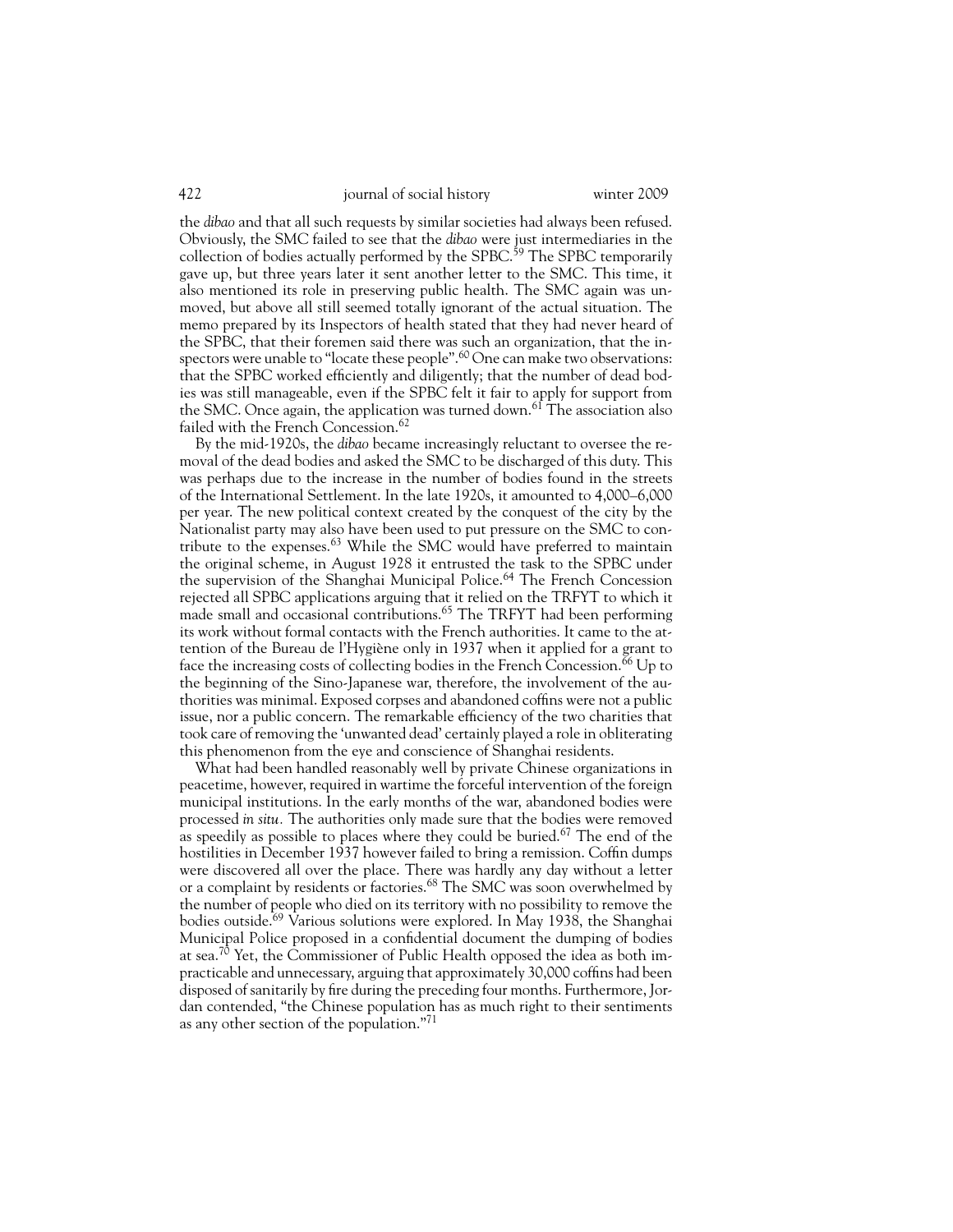By spring 1938, the authorities in both settlements had become seriously concerned with the issue of space and that of health. In particular, they started to worry about the removal of dead bodies, in coffins or abandoned in the streets, before the hot summer months. The SMC decided at this point to impose the cremation of abandoned bodies and coffins.<sup>72</sup> Cremation for unclaimed bodies had been broached upon by the SMC before the war in its correspondence with the SPBC. It had suggested establishing a joint crematorium with the French and Chinese authorities to cremate the exposed corpses of children.<sup>73</sup> During the early months of conflict cremation had been enforced as an emergency measure to deal with the abandoned bodies resulting from fighting in the war-torn areas, but the practice was discontinued thereafter.<sup>74</sup> In May 1938, the French Concession also introduced the cremation of abandoned bodies when the site run by the TRFYT became too small to bury the coffins of indigent people.<sup>75</sup> The TRFYT protested against a measure carried out without its consent and threatened the French Concession with the suspension of the collection of abandoned bodies.<sup>76</sup> The authorities in both settlements prevailed against the reluctance and protests of the Chinese charities. With very few exceptions, all exposed corpses were cremated.<sup>77</sup> The measure was lifted on 1 January 1940 in the French Concession.<sup>78</sup> In the International Settlement, however, cremation was maintained until the end of the war.<sup>79</sup>

By August 1938, the PHD cremated bodies at a rate of 5,000 per month.<sup>80</sup> In the first six months of 1939, the figure jumped to  $20,531$ .<sup>81</sup> The extent of the human tragedy that war brought to Shanghai can be measured with two simple figures. By May 1944, in the International Settlement the PHD had overseen the cremation of 182,225 bodies. If we add the cremation done by the French Concession, the total figure exceeds 200,000 human lives. These figures and these numbers show that there was almost no way for an ordinary Shanghai resident during these years to escape the view of dead children and adults lying in the streets or in alleyways. One can find occasional mentions of this phenomenon in memoirs by Westerners or in *Shanghai: a novel* by Yokomitsu Riichi.<sup>82</sup> Although it never became a matter of public debate, I tend to believe that the forceful intervention of the authorities reflected both their concern for public health and the growing uneasiness of the population toward these unwelcome and intrusive deaths in the urban space.

#### **The living and the dead: a changing perception**

Over time the presence of exposed corpses in residential neighborhood seems to have become a more frequent cause of alarm among Shanghai residents. The issue of people's sensibility is one for which we have limited data. Aside from the press, one can rely only on the letters left in the archives. To what degree they are representative is hard to tell. Nevertheless their dating as well as the response of the authorities may support the idea of a growing concern starting in the early 1920s. In the International Settlement, the SMC was the natural target of people's anger or complaints, even if it was not directly involved in the collection of dead bodies. Under pressure from such protests, the Shanghai Municipal Council had to work out various schemes to address the collection of exposed corpses.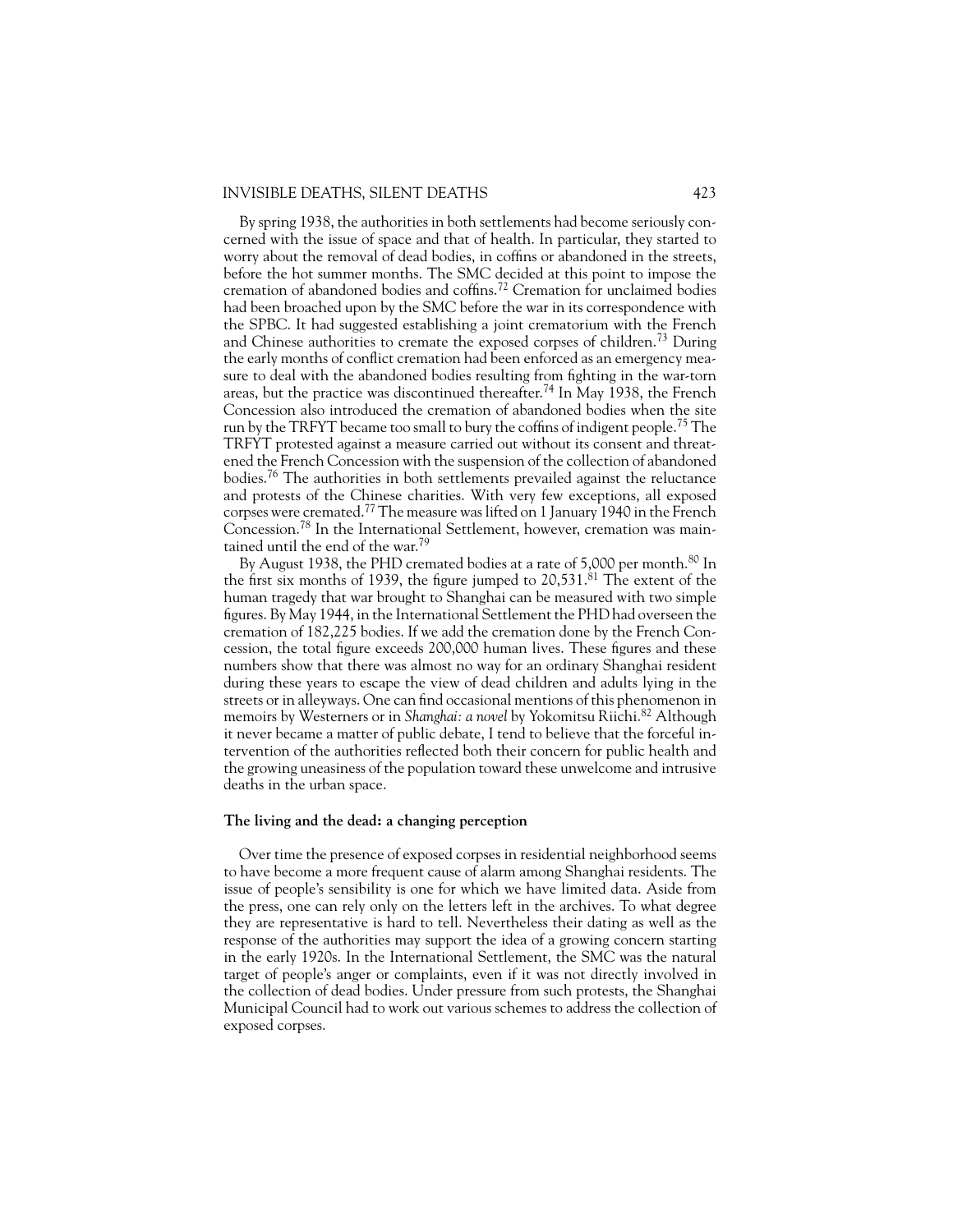Residents usually complained about three main issues: smell, sight, and delay. Abandoned bodies might turn up—literally—at various intervals. On 28 February 1920, residents complained with the SMC about 500 coffins left within 300 yards of the boundary of the International Settlement. It appeared that the land was owned by the TRFYT and had become a dumping ground for coffins. When the *dibao* who lived in the vicinity considered that a sufficient number of coffins had accumulated, he arranged for their removal. The SMC asked the Chinese authorities to stop this practice. $83$  Yet in 1926, the PHD wrote about the same location: "many of these coffins had been torn open by pariah dogs and portions of the remains strewn about the place. Many of the bodies were merely wrapped up in matting : : : in hot weather an unbearable stench emanates from the accumulated coffins."<sup>84</sup> From the correspondence in the archives, it appears that the issue was never solved and foreign or Chinese residents made regular protests as late as 1935.<sup>85</sup> In July 1937 residents protested about 'bad smells' from unencoffined corpses in the collection station near the Racecourse.<sup>86</sup> The bombing of the Great World a month later brought a very large accumulation of bodies that the SPBC, according to neighbors and the SMC, was too slow to remove.<sup>87</sup>

There were constant demands on both organizations by both the SMC and French Municipal Council for more expediency and yet to avoid anything offensive to Shanghai residents. This aspect came to dominate the correspondence between the authorities of the settlements and the Chinese charities. Both the SMC and the French Municipal Council tried to impose rules on the removal and transportation of exposed bodies. In particular, they insisted that the bodies should be fully covered when the carts went through the streets on their way to the collection station. But the rule was obviously difficult to enforce, especially in times when the available manpower was overwhelmed by the sheer number of bodies: "in spite of repeated protests both verbal and written regarding the ill-treatment of corpses, i.e. being conveyed along public roads in an exposed manner and thrown about in a careless way [...] yesterday ... child corpses [were] thrown about off a truck onto the public roadway like rag dolls. Passersby were holding their nose in anticipation of smell, the sight was disgusting."<sup>88</sup>

The Bureau de l'Hygiène in the French Concession was even more critical about the way the TRFYT treated the collected corpses. It repeatedly and bitterly complained about the lack of proper rules and complete neglect of basic hygienic standards by the TRFYT. While the TRFYT tried to abide by good standards, its coolies often failed to respect the rules. They would pick up bodies, sometimes completely naked, and transport them through the streets uncovered.<sup>89</sup> Local residents also protested against the operation of the TRFYT, denouncing an overflow of corpses on the premises, sometimes in the street itself.<sup>90</sup> The French authorities tried to pressure the TRFYT to improve its procedure. Its criticism targeted the lack of hygiene, the casual manner in which the bodies or coffins were dragged along, and the absence of cover on coffins. Worse, the low-quality coffins transported by truck through the city "let leak a blood-stained and pestilential fluid." In June 1941, the French Concession even reduced its grant from \$5,000 to \$3,000 to sanction the TRFYT. Yet the TRFYT simply replied it was helping the authorities in dealing with unclaimed bodies and requested a reversal of the decision. Eventually, the French authorities imposed the presence of a Russian supervisor to control the management of bodies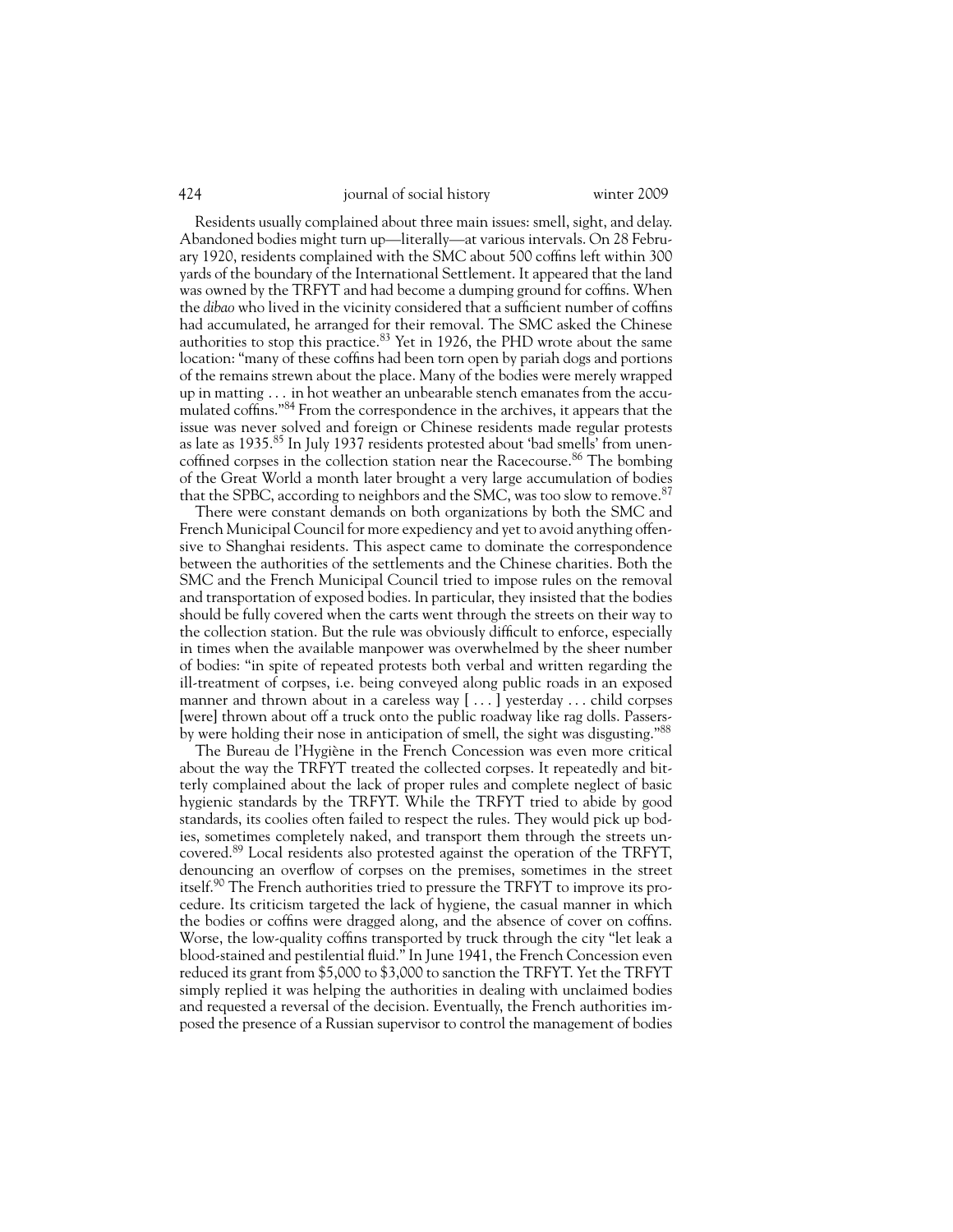and guarantee better standards. One year later, however, the director of Public Health expressed the same complaints.<sup>91</sup>

Even coffins became unsightly objects. During the hostilities, coffins that had been deposited on wasteland off Ichang Road were disinterred in May 1938 by a contractor who was building on part of the ground. His workers simply lined up the 200-odd coffins against the walls of the staff quarters of the Naigai Wata Kaisha cotton mill. The Japanese director of the mill wrote to the PHD to have the coffins removed.<sup>92</sup> Yet, there were more gruesome cases. In December 1937, a Chinese resident living off Kiaochow road reported the presence of corpses of children on the ground. It was apparently a practice by thieves to go there at night and throw bodies out of the coffins to take the empty coffins away as firewood.<sup>93</sup> Of course such acts were punished when people got caught in the act, but this was hardly a deterrent in times of hardships.<sup>94</sup> Between December 1937 and August 1940, the SMC received 45 such letters of complaints about unattended coffins.<sup>95</sup> While this represents a small flow—probably many more complaints were lodged by phone—it is significant to see that residents were increasingly unhappy with what they perceived as a disturbing presence.

To take into account popular feelings, the SMC asked the SPBC to have its trucks covered by a tarpaulin "of sufficient size as to effectually conceal all of the coffins on the trucks."<sup>96</sup> Whereas funerals were events that were acceptable for the public view, the dead bodies of the poor should be hidden and made as invisible as possible to the public. Their sheer number and the collective manner in which the bodies were gathered and transported certainly challenged the sensibility of residents and pride of the authorities. It is also true that there were far more people dying under these circumstances, at least during the war, than in normal conditions. The public was clearly becoming more sensitive to the issue of public display of coffins and bodies. In August 1948, the *Shen Bao* published a critical article about the condition of the Southern Wharf in Nanshi, used by the TRFYT, where accumulated coffins produced unpleasant odors and attracted swarms of insects.<sup>97</sup> With the development of civil war in the area, the situation could hardly improve. Eventually the TRFYT asked the permission to open a new burial ground outside of Nanshi after the army sealed the Huangpu River.<sup>98</sup>

In fact, the authorities were never able to remedy the issue of faulty notification and removal of exposed corpses or coffins, especially during the war.<sup>99</sup> This work was performed with a limited staff and basic equipment.<sup>100</sup> To expedite the removal of exposed corpses, the coolies brought them first to the collection stations established in various places in the settlements. From there, the bodies were removed to the western areas either to be buried or, after 1938, to be cremated. After December 1941, however, new difficulties emerged. It became increasingly difficult to obtain gasoline for the trucks, while the number of bodies continued to increase. Another major concern was the cost of securing wood to make coffins<sup>101</sup> In December 1941, the SPBC decided to revert to handcarts—each could accommodate four large coffins—for transportation short distances.<sup>102</sup> Eventually, the SPBC relied on just its six handcarts for transportation to Western Shanghai where burial and cremation took place.<sup>103</sup>

In January 1942, the PHD admitted that despite all efforts, "faulty notification [was] still our real bugbear."<sup>104</sup> There were clear cases of miscommunica-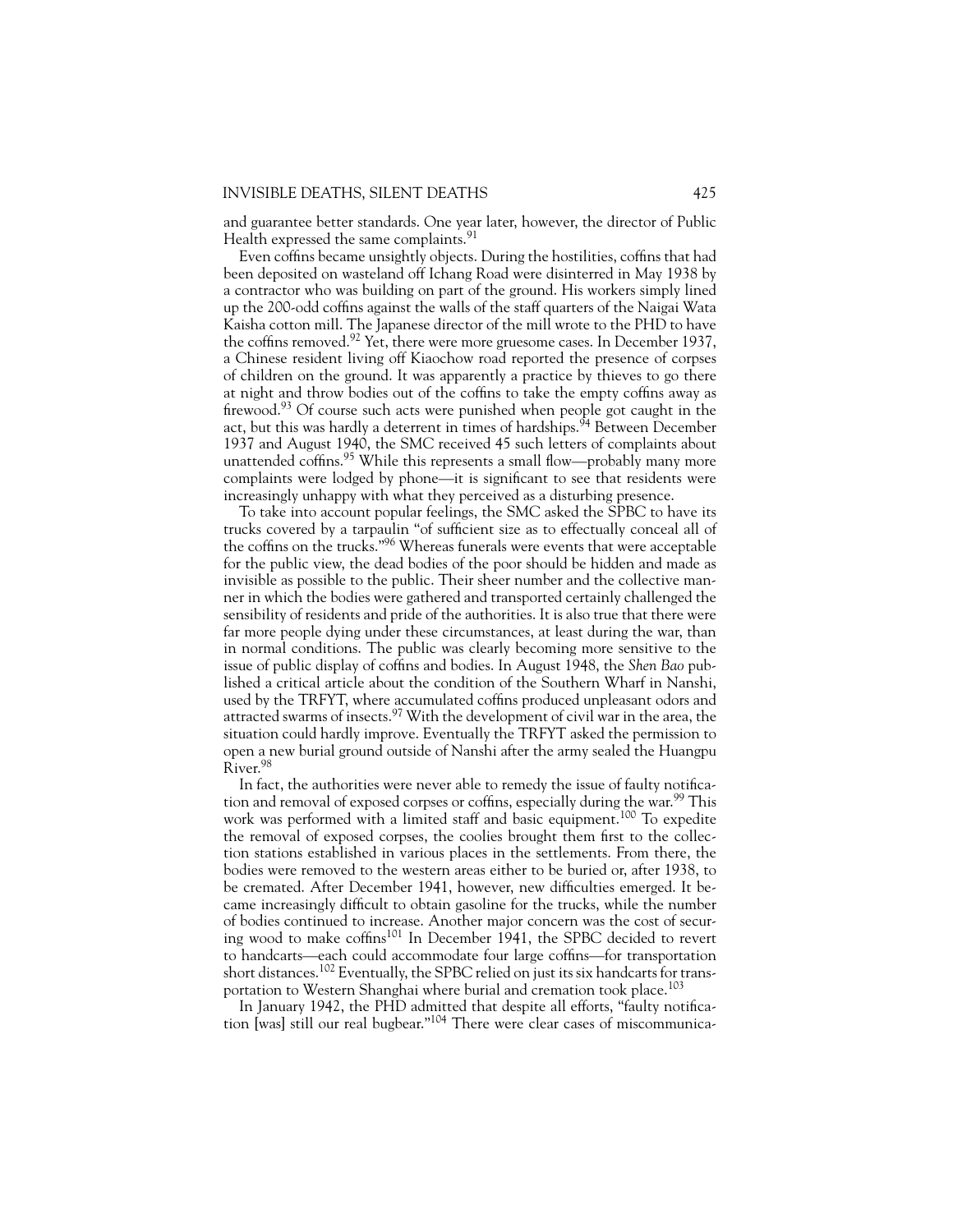tion among the three concerned departments (Public Works, Public Health, Police). To remedy this problem, the SMC tried to establish an inter-departmental scheme that by-passed the SPBC.<sup>105</sup> An initial daily collection by the Public Work Department would be started in the early morning as soon as the police had communicated the list of reported locations. If the police were to locate other corpses after 9:00 a.m., a supplementary collection would be undertaken.<sup>106</sup> By April 1942, however, no improvement had been made: "on the contrary, corpses are being left on the street or in the alleyway for two or three days at least while the SPBC who used to remove them within two days is denied such activities."<sup>107</sup> The coolies of the PWD disliked their new duty and made no effort for the prompt removal of corpses. In late 1943 the involvement of the  $\rm PWD$  in body collection was discontinued and entrusted again to the SPBC.<sup>108</sup> In the French Concession, the authorities also entertained the idea of creating a municipal service for the removal of unclaimed bodies from the streets in February 1943, but the plan did not materialize.<sup>109</sup>

After the end of the Sino-Japanese war, the issue of processing the unclaimed bodies in the city became the responsibility of the Chinese municipality. The archival record, however, is very sketchy and makes it difficult to follow the policy of the authorities on this issue in the post-war period. The municipal authorities, while sympathetic, cared foremost about public health and sought the transfer of all mortuary installations outside of the city center.<sup>110</sup> The municipality also continued to provide financial support to the SPBC and TRFYT in 1946, but the instability of the political situation and the financial difficulties of the local government seem to have led to the suspension of its subsidy after 1947. At the end of the war, the SPBC had started to use the radio and other media to raise money from the public. The first campaign was launched in 1944 on a radio station (Wenhua diantai) based in the French Concession.<sup>111</sup> In December 1945, it launched its first two-day campaign with the approval of the municipal government. The operation was repeated every year thereafter to supplement the income from the properties of the SPBC in a time of hyperinflation.<sup>112</sup> We do not know whether these campaigns were successful, since the trail of official documentation vanishes after 1947.

From the 1930s onward, but more so after war broke out a different sensibility emerged both among the authorities and the public about death. Public health concerns dominated in official discourse, which led to more forceful intervention and monitoring by the authorities. After 1945, the Nationalist municipality tried to enforce policies of exclusion of all death-related operations from the city proper. Among the population there was also a growing rejection of the physical proximity with death that exposed corpses and abandoned coffins imposed by their sheer presence in the midst of the city. Yet official measures failed to tackle the fundamental problem of 'invisible deaths' that increasingly hurt the sensibilities of Shanghai residents.

#### **Concluding remarks**

In Republican-era Shanghai death did not strike evenly. Among the local residents, age, fortune, sex or ethnicity traced various paths on the demographic grid that ran across the local population. Throughout the late 19th century down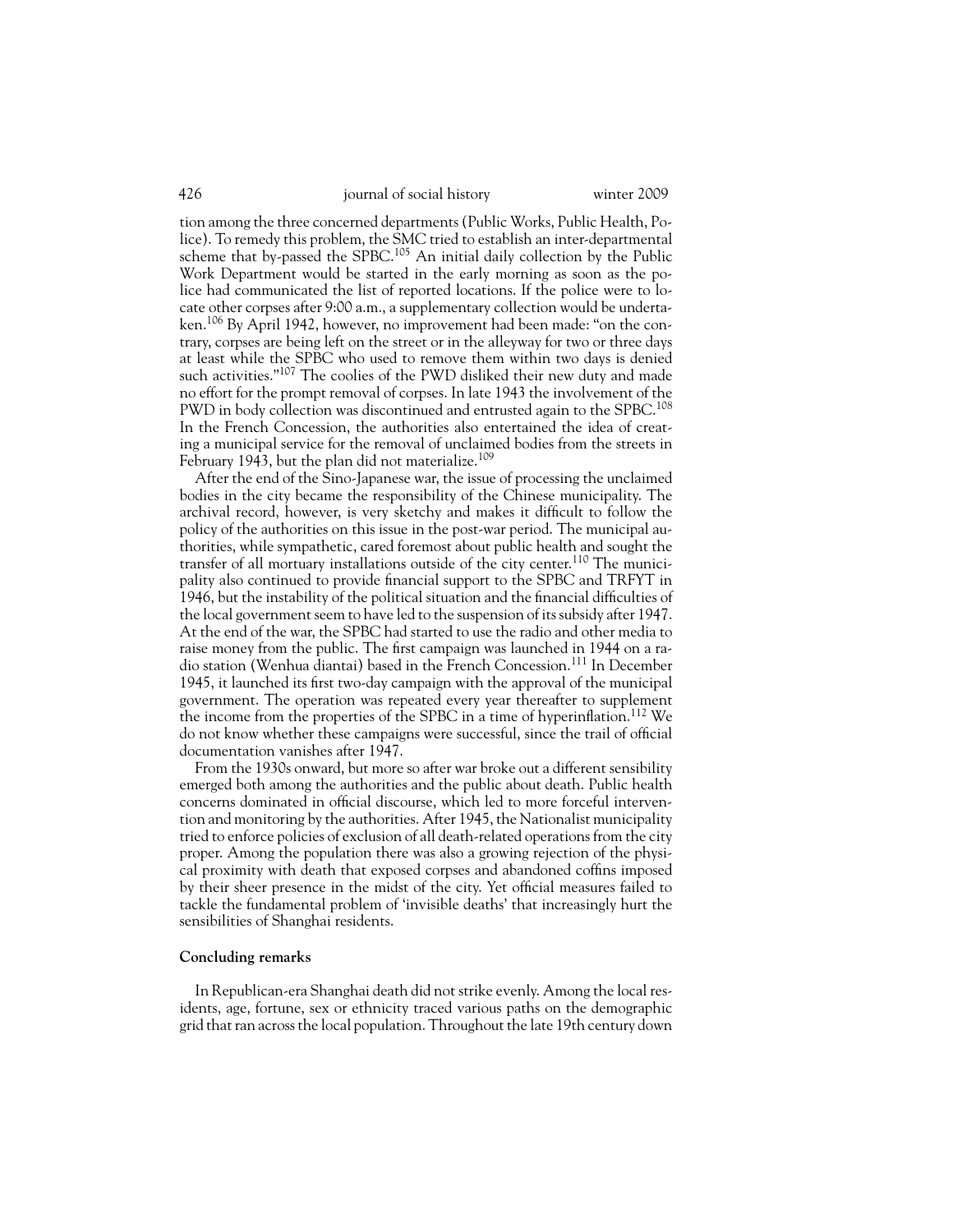to the late 1930s, death took a heavy toll on the less fortunate, especially when climatic or economic conditions became more severe. Of course, periods of military conflict—accompanied by the complete disruption of normal social and economic order—represented a climax that created social havoc and left many literally "on the side of the street." Yet, this was not exactly the case.

Shanghai's experience is closer to that of third-world cities with the massive migration of poor people. Many, if not most of those who ended up in street of Shanghai had come to the city with few resources, no privileged contacts or networks on which to rely, ill health or few physical reserves. Of course, in wartime, the net caught a wider circle, but by and large I believe most "normal residents" had the resources to survive a major crisis. There is no doubt, also, that among the poorer groups of the population, children were those most exposed to premature death. The crude figures are simply shocking. Paradoxically, this phenomenon was so massive, so present in everyday life, and probably so unbearable that it became something people chose not to see or to care about, except when a dead body landed on their doorstep. Through a double process of social denial—being denied proper care and being denied proper burial—these invisible deaths were pushed out of collective memory.

Despite, or perhaps because of the massive increase in exposed corpses in the 1930s and during the war, an unconscious process of social "erasure" set in. This process obscured one of the biggest human tragedies in wartime Shanghai. People turned a blind eye toward a phenomenon that could be met at every street corner. The press failed to raise and discuss this issue beyond summary reports. Officials concerned themselves strictly with preventing these bodies from affecting the health of inhabitants. These deaths were the exact opposite of the "publicized" deaths embodied in funeral processions. These were "invisible" deaths, deaths that were relegated to obscurity and social denial. Yet, these 'bodies' were also those of human beings. Their lives may have been cut short—the vast majority were infants or children under five—but for the organizations that made it their task to collect them, they deserved a form of burial. The SPBC and the TRFYT provided an irreplaceable service to both the dead and the living in Shanghai. They could not address the root of a problem that was beyond their control, but their actions expressed a form of humanity toward the victims of misery.

After 1949, the two organizations came under the supervision of a joint committee on the management of charity organizations (Shanghai canfei yanglao gongzuo weiyuanhui).<sup>113</sup> The new municipal government issued a set of regulations that basically followed those adopted by the previous Nationalist administration. These regulations, however, did not change reality. Unclaimed bodies continued to be picked up in the streets at least into 1952 when our sources become silent. By 1953, however, both the TRFYT and SPBC were still active in the city.<sup>114</sup> The new authorities were overwhelmed by the extent of the problem of unclaimed bodies in the street. As part of their effort to get hold of the city and probably to figure out how to provide the population with adequate means of living, they endeavored to establish a system of population registration and vital statistics. Their genuine effort was undermined by the sheer number of unrecorded deaths. The Bureau of Public Health noted that it was trying to improve the reporting methods about the age and sex of street bodies, but it felt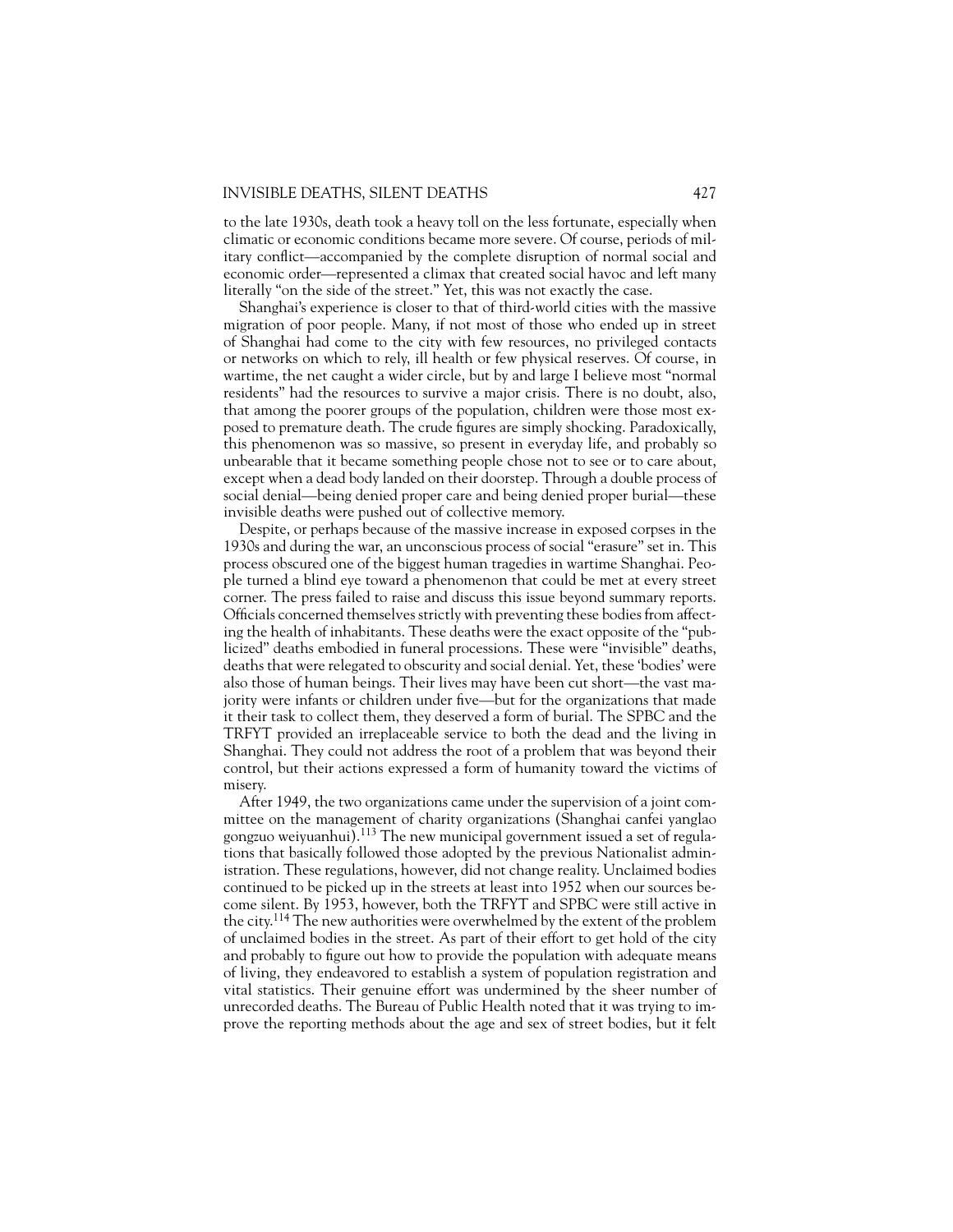powerless to know more about them. Unclaimed bodies, the author bitterly complained, affected the accuracy of the whole work of vital statistics.<sup>115</sup> Whereas registered deaths in the whole city amounted to 64,834 individuals in 1951, the number of unclaimed bodies added a staggering 44,661 individuals (5,252 adults and 39.409 children).<sup>116</sup>

Yet in none of these internal reports did the communist cadres express either curiosity on the source of the phenomenon or a political condemnation of it. They seem to have been more concerned by the practicality of establishing a reliable statistical system. This does not mean a failure to address the issue. It is probable that the conjunction of various measures contributed to reducing the high mortality rate of infants and children and, eventually, eliminating the phenomenon of unclaimed bodies in the streets of Shanghai. Likewise, the mopping up of beggars, crippled, drug-addicts, and simply jobless refugees from the civil war period, and their forced removal to camps in the countryside, eliminated the issue of adults dying in the streets of Shanghai. The new government launched several campaigns of vaccination, at the same time as it was introducing small health offices down to the level of *lilong* (residential alleyways) with members of the Women's Federation organized to identify pregnant women, to post information on health on billboards, and to set up small clinics where medical examinations could be performed. Medical facilities were also created in the workplace, especially in factories. Finally, kindergartens were established at a rapid rate in the early years of the communist regime (from 196 to 363 in 1950–1951).<sup>117</sup> These measures progressively brought all pregnant women into a system of medical surveillance and education.<sup>118</sup>

The phenomenon of 'invisible deaths' was finally eliminated from the everyday life experience of Shanghai residents, but by the same token its memory was also erased. As the press and all public organs, including the communist authorities, failed to bring up the issue for public discussion or condemnation, even in internal documents, the tragic fate of the poor became a forgotten casualty of history.

*Institut d'Asie Orientale Ecole Normale Supérieure-LSH 15, Parvis René Descartes 69342 Lyon cedex 07 France*

#### ENDNOTES

I wish to thank Bryna Goodman for her insightful comments on a previous version of this paper. I also want to acknowledge the engaging and stimulating comments by the two external readers of the *JSH*.

1. Wang Di, *Street culture in Chengdu: public space, urban commoners, and local politics, 1870–1930* (Stanford, 2003).

2. See Kerrie L. MacPherson, *A Wilderness of Marshes. The Origins of Public Health in Shanghai, 1843–1893* (Oxford, 1987); Anne-Frédérique Glaise, «L'évolution sanitaire et médicale de la Concession française de Shanghai entre 1850 et 1950 »(doctoral disserta-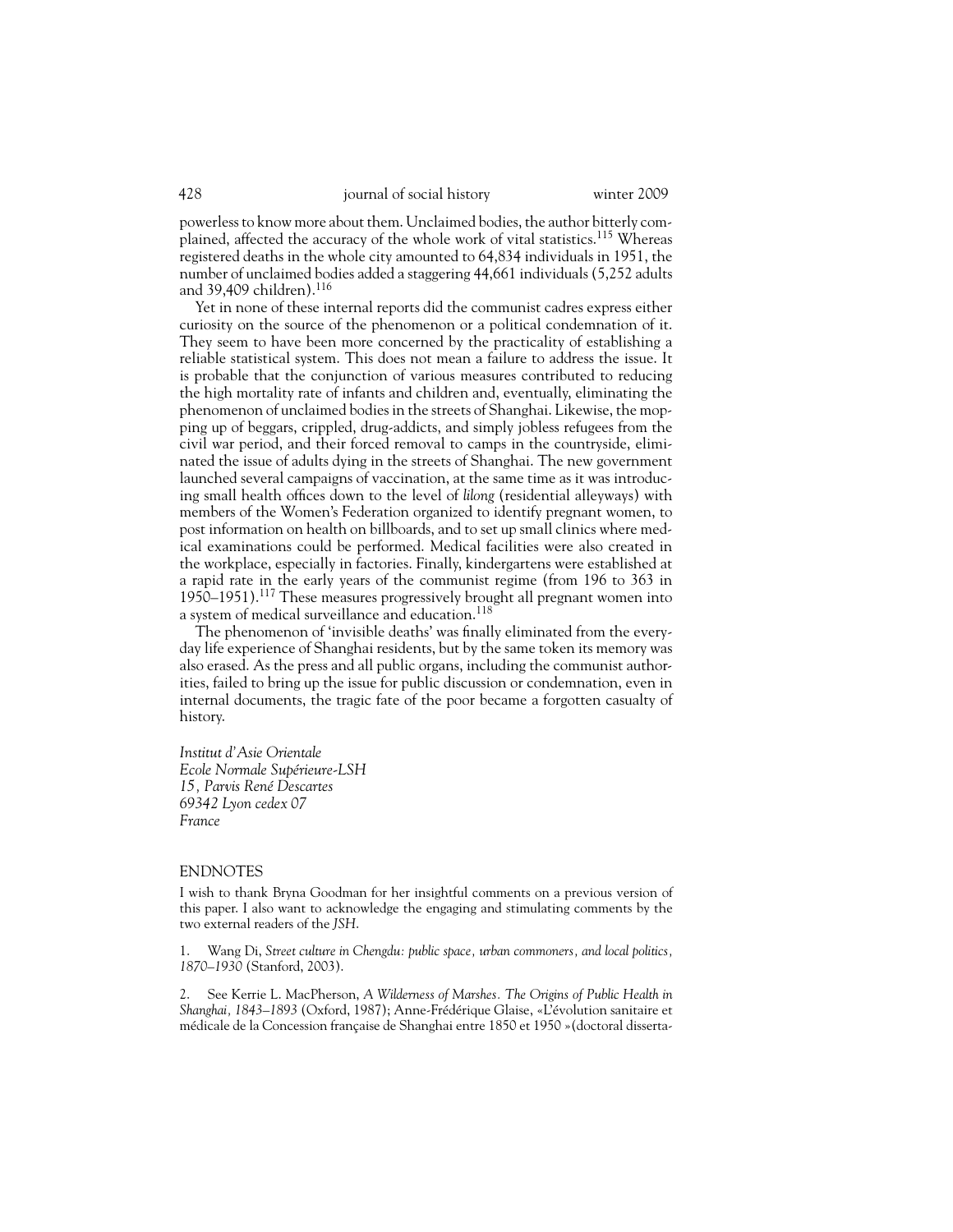tion, Lumière-Lyon 2 University, 2005); Ruth Rogaski, *Hygienic modernity. Meanings of health and disease in treaty-port China* (Berkeley, 2004).

3. For the contemporary period, see William R. Jankowiak, *Sex, death, and hierarchy in a Chinese city: an anthropological account* (New York, 1993); Chee Kiong Tong, *Chinese death rituals in Singapore* (New York, 2004).

4. Evelyn S. Rawski, James L. Watson, (eds.), *Death ritual in late imperial and modern China* (Berkeley, 1988).

5. J. J. M. de Groot, *The religious system of China: its ancient forms, evolution, history and present aspect, manners, custom and social institutions connected therewith* (Leyden, 1892– 1910); Justus Doolittle, *Social life of the Chinese: with some account of their religious, governmental, educational, and business customs and opinions* (New York, 1867). These extraordinary studies, especially de Groot's, focus essentially on rituals associated to elite funerals and burials.

6. A few works have examined some aspects of death in Chinese cities. See Mechthild Leutner, *Geburt, Heirat und Tod in Peking: Volkskultur und Elitekultur von 19. Jahrhundert bis zur Gegenwart* (Berlin, 1989); Bryna Goodman, *Native Place, City, and Nation: Regional Networks and Identities in Shanghai, 1853–1937* (Berkeley, 1995), 6–7, 90–92; 252–253; William T. Rowe, *Hankow : Commerce and Society in a Chinese City, 1796–1889* (Stanford, 1984); *Hankow: conflict and community in a Chinese city, 1796–1895* (Stanford, 1989); Hiroyuki Hokari, "Kindai shanhai ni okeru itai shori mondai to shimei kosho dokyo girudo to Chugoku no toshika" (The management of human remains in modern Shanghai and the Siming Gongsuo—Native-place guilds and China's urbanization), Shigaku Zasshi 103 (February 1994) 67–93; "Shinmatsu shanhai shime kosho no "unkan nettwaku" no keisei: kindai chūgoku shakai ni okeru dōkyō ketsugo ni tsuite" [The formation of the "coffin sending network" of the Siming Gongsuo in late-Qing Shanghai: a study of native-place ties in modern China], *Shakai-Keizai Shigaku* (Socio-Economic History) (59, 6, 1994), 1–32.

7. The standard Chinese expression was *wuzhu shiti* for exposed corpses and *wuzhu guancai* for abandoned coffins.

8. On the rise of philanthropic associations, see Raymond D. Lum, "Philanthropy and Public Welfare in Late Imperial China" (doctoral dissertation, Harvard University, 1985).

9. Angela Ki Che Leung, "To Chasten Society: The Development of Widow Homes in the Qing, 1773–1911," *Late Imperial China* (14, 2, 1993), 1–32; "Organized Medicine in Ming-Qing China: State and Private Medical Institutions in the Lower Yangzi Region," *Late Imperial China* (8, 1, 1987), 134–166.

10. Raymond Lum, "Philanthropy and Public Welfare," 146–147

11. I would like to express special thanks to the Shanghai Municipal Archives for making the rich material available to me as much as I asked for during my most recent visits to Shanghai.

12. Christian Henriot, *Shanghai 1927–1937. Municipal Power, Locality, and Modernization* (Berkeley, 1993).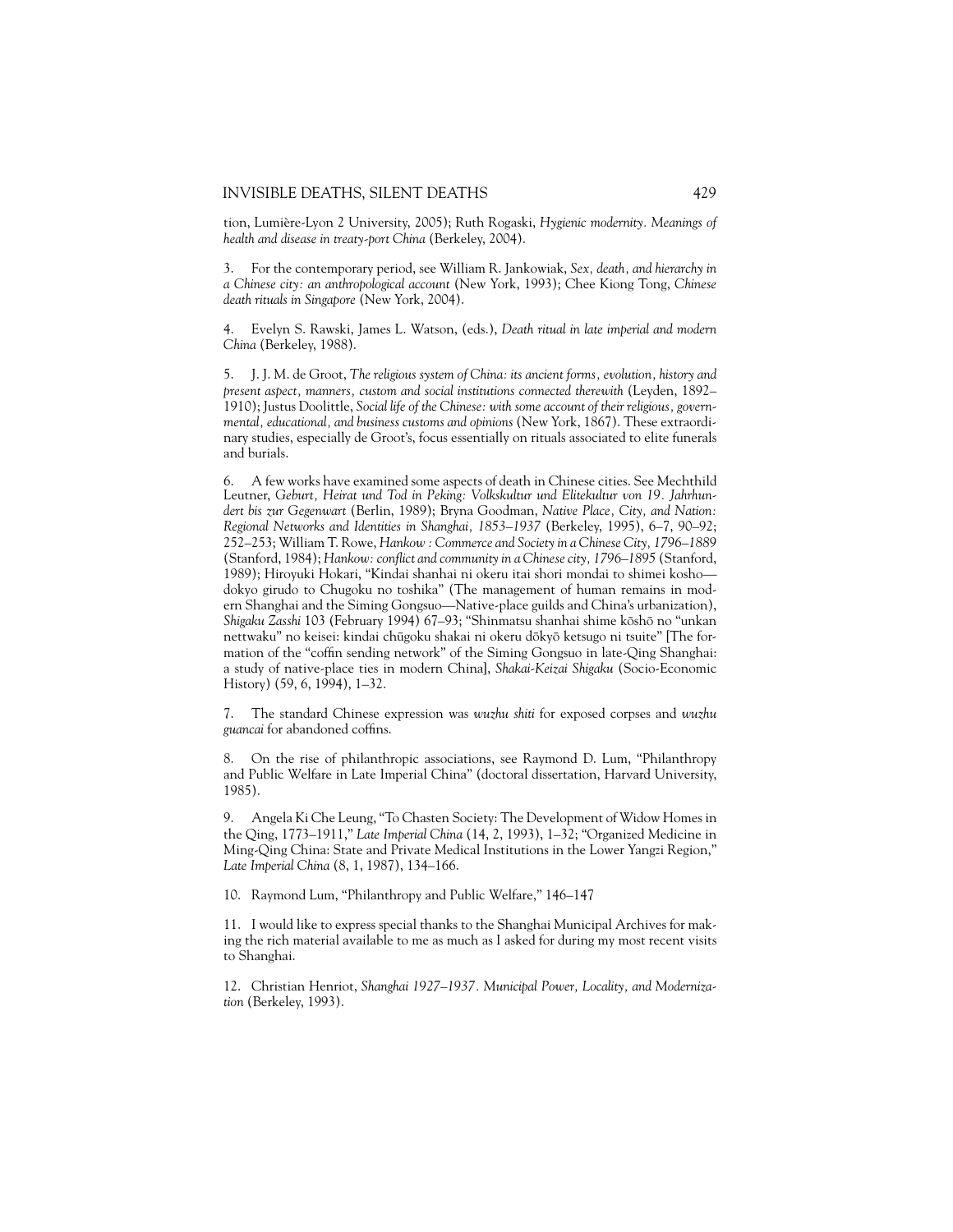13. This phenomenon actually is more comparable to the pre-modern French cities that drained population from the countryside to maintain their lifeline than to the European cities in the same period. Jean-Pierre Bardet, *Rouen aux XVIIe et XVIIIe siècles: les mutations d'un espace social* (Paris, 1983) ; John Landers, *Death and the Metropolis: Studies in the Demographic History of London,* 1670–1830. (New York, 1993); Louis Chevalier, *Laboring classes and dangerous classes in Paris during the first half of the nineteenth century* (New York, 1973); Richard J. Evans, *Death in Hamburg: society and politics in the cholera years, 1830–1910* (Oxford, 1987).

14. "Is it there still?," *North China Daily News,* 11 January 1939.

15. *The China Press,* 28 January 1934; 15 January 1937; 29 March 1939.

16. *Evening Post,* 29 March 1939.

17. *Shanghai Times,* 29 March 1939; 6 April 1940; 17 November 1942; *North China Daily News,* 6 October 1941; *Evening Post,* 14 September 1942.

18. Letter SPBC-SMC, 18 March 1926, File U1-16-2458, Shanghai Municipal Archives (hereafter SMA).

19. There were Chinese and foreign associations that provided a place where parents could 'abandon' their newborn or infants, as in Europe, but unlike Europe the practice of dropping dead children in the street was widespread. In European cities, some parents dropped their dead newborn in the Church cemetery with the hope it would receive a decent burial, but this was not very common. On 'found children', see Rachel Ginnis Fuchs, *Abandoned children: foundlings and child welfare in nineteenth-century France* (Albany, 1984); Volker Hunecke, *I trovatelli di Milano: bambini esposti e famiglie espositrici dal XVII al XIX secolo* (Milan, 1989).

20. de Groot, vol. 1, 240 & 329–330.

21. *Shanghai Times,* 13 September 1942.

22. The headline in the *Shanghai Times* was "Welfare body prepares to bury beggars." The *Evening Post* wrote "virtually all [adults] had died of opium-poisoning . . . the deaths of children were attributed nearly in all cases to hunger". *Shanghai Times,* 17 November 1942; *Evening Post,* 14 September 1942.

23. de Groot, vol. 1, 320. In the French Concession, residents had to obtain a permit from the authorities to be allowed to keep a coffin in a private dwelling for a limited period of time. In 1935, out of 1,057 permits, only 3% were kept in private dwellings. *Compte rendu de la gestion pour l'exercice 1935,* (Shanghai, 1936), 141.

24. De Groot makes the point that children, especially below the age of ten, were not given proper rituals and even burials. In cities, perhaps to deal with the issue of infant mortality, there were so-called "baby-towers" in which parents could deposit their dead child. Both de Groot and Milne mention the existence of such structures in southern cities. I have not found any record of a similar construction in Shanghai in the 19th century. Milne, who made it a point to visit charities and coffin repositories makes no mention of it, whereas he presents the work of collecting exposed corpses by the TRFYT in the mid-1850s. de Groot, vol. 3, 1388 ; William Charles Milne, *Life in China* (London, 1858), 44–45 and 68–69.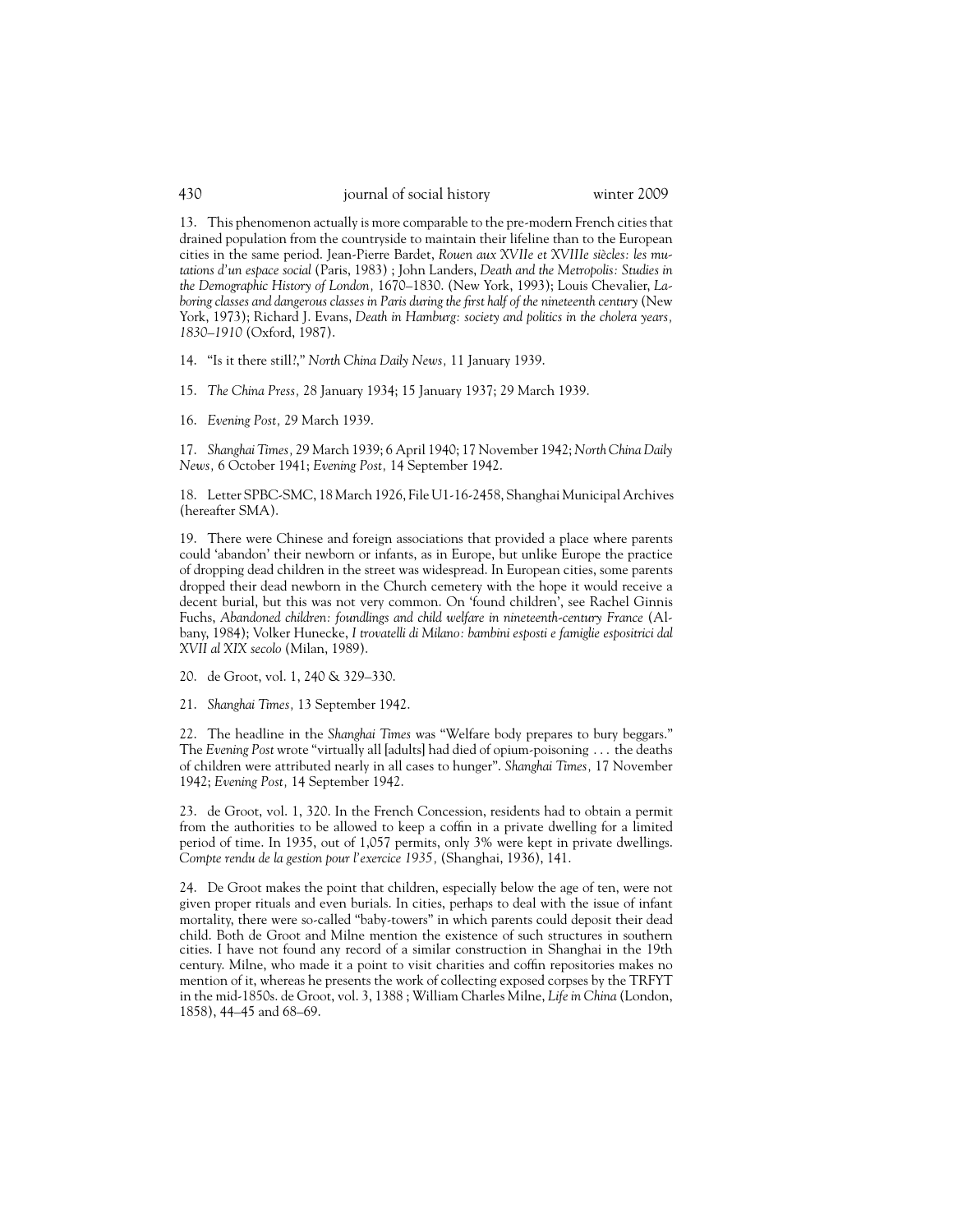25. For a presentation of this organization and similar associations, see the section "To prove I'm not forgot."

26. The SPBC also ran a small out-patient clinic (Baishizi pushan chanke) between 1920 and 1937, as well as a school for poor children (Pushan xiaoxue). Both were fully destroyed during the Sino-Japanese conflict in 1937. The school resumed operation in 1947, but the clinic was never reconstructed. *Shanghai Times,* 13 September 1942; *Pushan shanzhuang boyin mukuan tekan* (Special issue of the radiophonic fund-raising by the SPBC), 26 July 1947, 4.

27. "Pushan shanzhuang jianshi," *Pushan shanzhuang boyin mukan tekan,* 1.

28. On the issue of refugees in Shanghai, see Christian Henriot, "Shanghai and the experience of war: The fate of refugees", *European Journal of East Asian Studies* (5, 2, 2006), 217–248; Jan Kiely, "For Whom the Bells Ring and the Drums Beat: Pure Land Buddhist Refugee Relief Activism in Wartime Shanghai, 1937–1945," Conference in Honor of Frederic Wakeman, Institute of East Asian Studies, University of California at Berkeley, May 6, 2006.

29. The total given for the French Concession and the Chinese municipality in 1928 comes to 23,533, although the grand total (33,042) is far above the 1928 figure in the SPBC record (23,639). There is an inconsistency that I cannot explain at this point. "Shanghai gonggong zujie gongbuju weishengchu guanyu pushan shanzhuang buzhu shiyi de wenjian", File U1 16 2458, SMA.

30. After the takeover of the International Settlement in December 1941 in the context of economic embargo by the allied powers, the Japanese army sought to enforce a policy of repatriation to the countryside to relieve food supply in the city.

31. Letter, Chief health inspector, 3 April 1939, File U1-16-2530, SMA.

32. Jan Sundin, "Child mortality and causes of death in a Swedish city, 1750–1860," *Historical Methods* (29, 3, 1996), 101.

33. This analysis in based on tables, charts and maps elaborated with the data collected in the following files: "The Shanghai Public Cemetery—Report of Unclaimed Corpses Collected and Buried" for 1931, 1935, 1936, 1937, File U1-16-2458; 1939, File U1-16- 2461(2); 1940, 1942, 1943, File U1-16-2461(3), SMA.

34. The sample covers January–March and July–December 1938. "Cadavres trouvés au cours de la journée du (date)," File U38-5-1262, SMA.

35. I borrowed and reinterpreted this line from Sylvia M. Barnard's book, *To prove I'm not forgot. Living and dying in a Victorian city* (Manchester, 1990). As for graves as memories of the dead in Victorian cities, the two charities involved in collecting "bodies without master" actually served the very purpose of leaving no one behind, providing rituals and a resting place to exposed bodies.

36. On the history of the TRFYT see "Préface pour le rapport de la gestion des affaires et des comptes du Bureau de Bienfaisance, Shanghai," January 1933, File U38-5-1641, SMA; Letter of Qin Yan, administrator of the SPBC to French Municipal Council, 22 November 1938, U38-5-1641 Tongren fuyuantang shenqing buzhu, mianfei chezhao ji qingdu yongju, yaoshui, deng , SMA; Milne, *Life in China,* 68–69.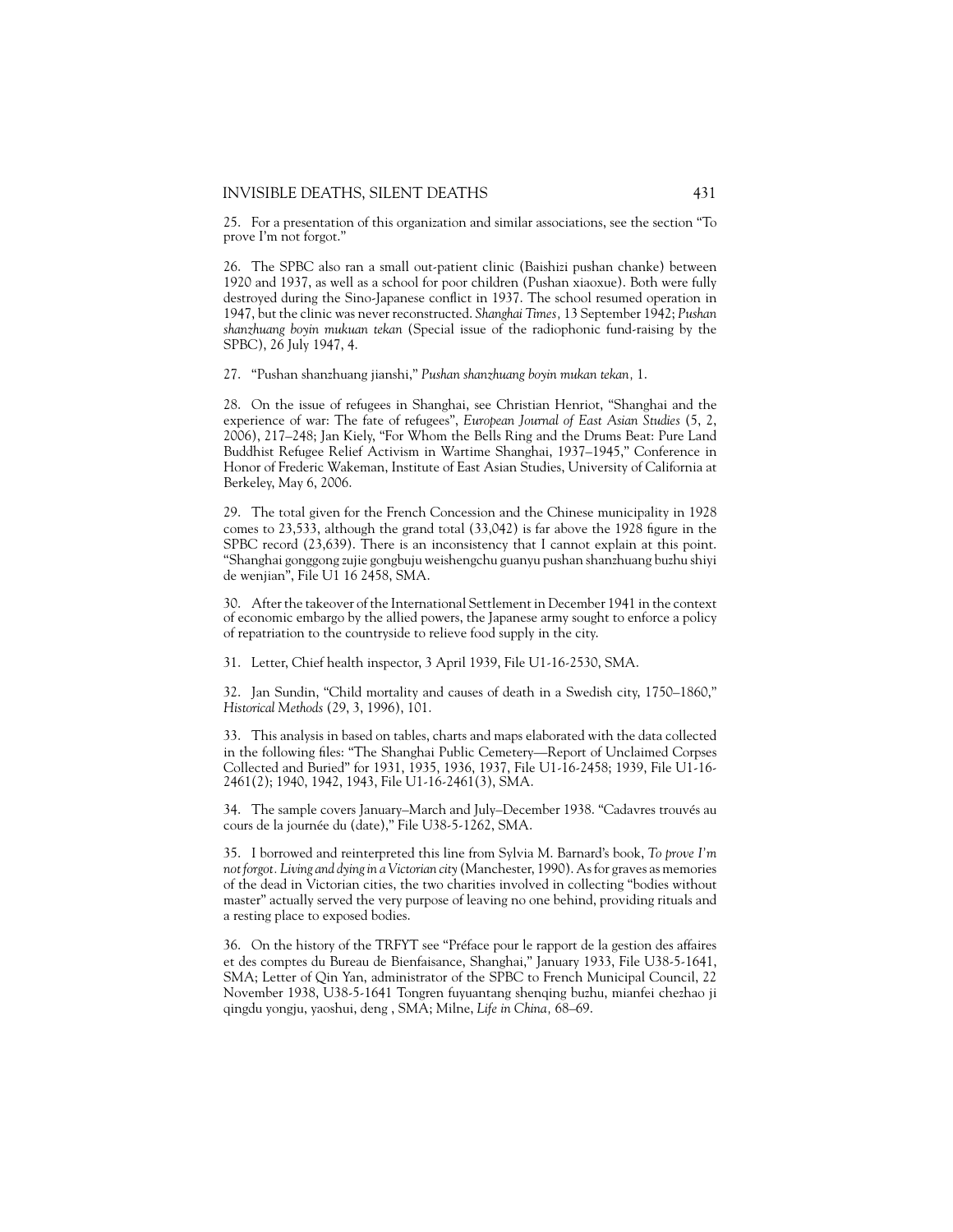37. On the history of the SPBC, see File Q6-9-470, SMA. In 1913, the SPBC had its headquarters in Zhabei and a general office in the International Settlement after 1922. In 1914, it acquired its first burial ground (location unknown) and then proceeded to acquire a large tract in Dachang in 1918. From its original base in Zhabei, the SPBC expanded in the International Settlement (1922), Nanshi (1925) and Pudong (1926). Charter, undated [1929], File Q114-1-9, SMA.

38. de Groot, *Religious system of China,* vol. 1, 135–139.

39. de Groot, *Religious system of China,* vol. 3, 863–865.

40. *Municipal Gazette,* 11 March 1938.

41. *Pushan shanzhuang boyin mukuan tekan,* 26 July 1947, 1

42. Following the advent of the war, the TRFYT had moved its offices to the French Concession. Letter of Qin Yan, administrator of the SPBC to French Municipal Council, 22 November 1938, U38-5-1641 Tongren fuyuantang shenqing buzhu, mianfei chezhao ji qingdu yongju, yaoshui, deng, SMA.

43. The TRFYT owned a burial ground in Hongkou that the SMC tried to get rid of and transform into a public park. The TRFYT was able to stall any such attempt until the end of the war. The cemetery was turned into a refugee camps after 1937. See correspondence and maps, 1927–1940 File U1-14-6928, SMA.

44. Letter Li Yi Benevolent Society-SMC, 30 January 1929; Letter LYBS-SMC, 4 February 1929; Note PHD, 5 February 1929, File U1-16-2458, SMA; Letter, Health inspector, 4 April 1939, File U1-16-2530, SMA.

45. Letter, SMC-SPBC, 15 February 1938, U1-16-2530, SMA.

46. Letter SPBC-SMC, 24 March 1938, File U1-16-2457, SMA.

47. Each junk was identified by the large characters—Tongren fuyuan tang—painted in black on a white background and circled in red. Each had a different number. U38-5- 1260-1, SMA.

48. The SPBC actually never fully recovered its Dachang cemetery. The large track of land was taken over for the construction of the Dachang military airport. *Pushan shanzhuang boyin mukuan tekan,* 26 July 1947, 1.

49. Letter PHD-SMC, 21 January 1938, File U1-16-2530, SMA.

50. Letter SPBC-SMC, 29 November 1937; 6 December 1937; Letter, Japanese Consul-SMC, 17 December 1937; Letter PHD-SMC, 30 December 1937, File U1-16-2530, SMA.

51. Report, Weishengju, undated [June 1947], File Q400-1-3932, SMA.

52. Report, SPBC, undated [July 1947], File Q6-9-470, SMA.

53. Report, Weishengju, undated [June 1947], File Q400-1-3932, SMA.

54. In late 1948, the SPBC applied for land to bury Nationalist soldiers killed in battle with communist troops. The municipal government denied access to Hongqiao, consid-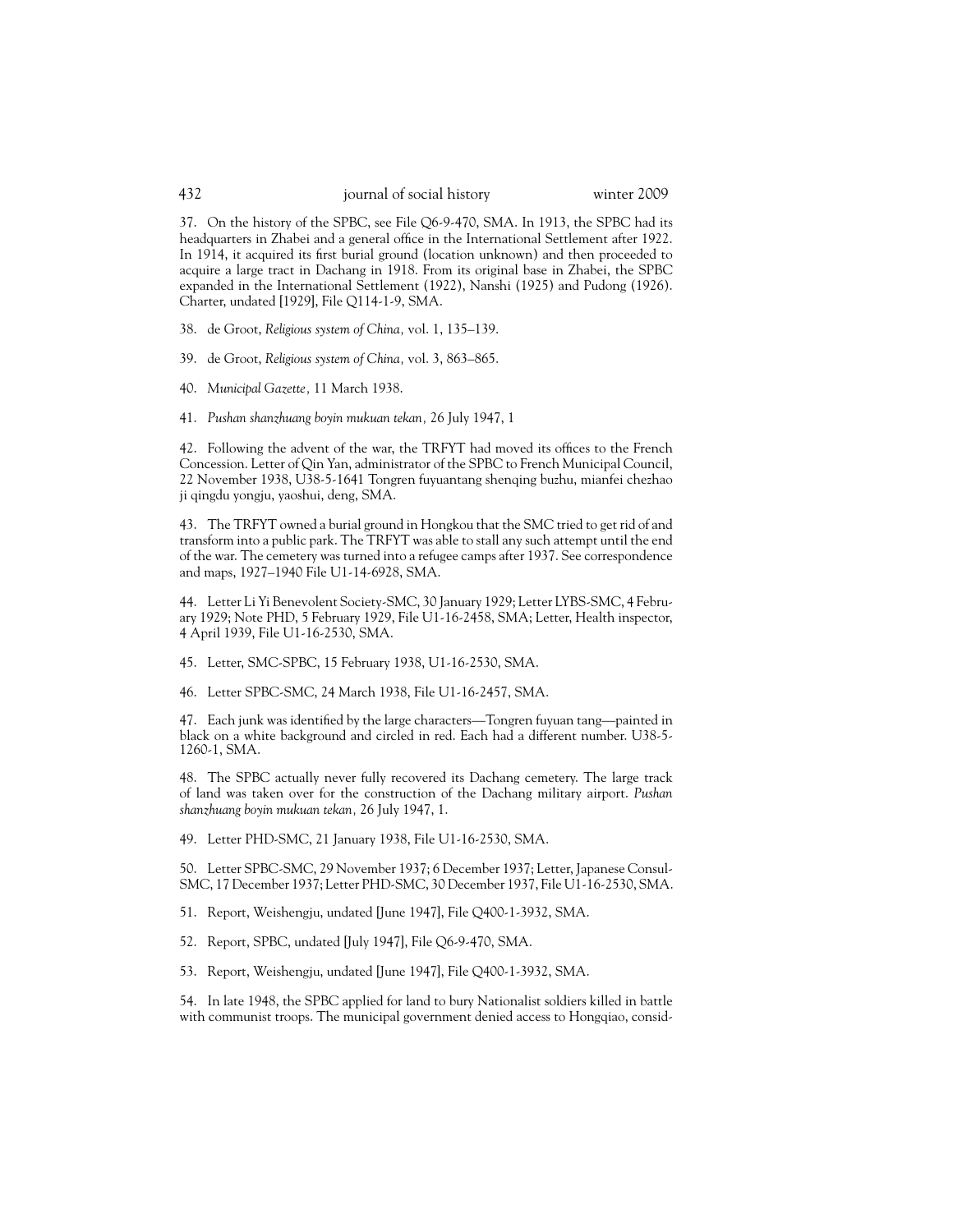ered too full to receive more coffins. We lose track of the negotiations by May 1949, with no final decision yet made. Letter, SPBC-TBSZF, 9 September 1948, File Q109-1-790; correspondence, May 1949, File Q400-1-3929, SMA.

55. The territory under Chinese administration was divided in various districts (bao) and sections (tu). A *dibao* (land guarantor) was selected among the prominent landowners by the Shanghai city magistrate and appointed to function in the section in which his land was situated. He was responsible for the demarcation of boundaries of land in his section and collected the land tax on behalf of the government. His major role, however, was to authenticate all land transactions by putting his seal on land deeds, from which he derived a substantial revenue through a percentage-based commission.

56. Lum, Raymond, "Philanthropy and Public Welfare," 149.

57. Untitled memo (Sd.) R.Y. Yorke, A.C., June 1928, File U1-3-2399, SMA.

58. File U1-3-590 Coffin dumping: Kiaochow Rd 1920–25.

59. Letter, SPBC-SMC, 15 February 1922, File U1-3-1806; Letter SPBC-SMC, 6 April 1923, File U1-16-2458, SMA. The same letter was addressed to the French Concession and the Consular Body.

60. Memo, Health inspectors, 22 March 1926, File U1-16-2458, SMA.

61. Letter SMC-SPBC, 27 March 1926, File U1-16-2458, SMA.

62. *Compte rendu de la gestion pour l'exercice 1926* (Shanghai, 1927), 63–64.

63. Untitled memo (Sd.) R.Y. Yorke, A.C., June 1928, File U1-3-2399, SMA.

64. Letter, Secretary, SMC to Commissioner of Police, 29 August 1928, U1-16-2465, SMA; Office note (Shanghai Municipal Police), 7 August 1928; Letter SMC-SPBC, 24 September 1928; Memo, PHD, 15 January 1929, File U1-16-2458, SMA; Letter, Shanghai Municipal Police-SMC, 18 August 1928; Letter PHD-SMC, 21 August 1928, File U1-3-2399, SMA.

65. Shanghai Municipal Police report, 11 February 1931, File U1-3-2399, SMA. The SMC encouraged the SPBC to apply for public support, but as late as March 1937, the French Concession turned down their application on the same ground. Letter SMC-SPBC, 24 March 1937; Letter, SPBC-SMC, 5 May 1937, File U1-16-2458, SMA.

66. Donation by private parties represented around 10% of its total income in 1939 (\$233,142). The contribution of the settlements was based on an estimate of the number of corpses collected. Letter of the French deputy director of Public Health to Chief health inspector, 16 March 1938 ; Letter of SPBC to French Concession, 28 March 1938, U38- 5-1641 Tongren fuyuantang shenqing buzhu, mianfei chezhao ji qingdu yongju, yaoshui, deng, SMA. The Bureau de l'Hygiène always suspected the TRFYT of exaggerating both figures and costs to obtain a larger grant from the municipality. U38-5-1641 Tongren fuyuantang shenqing buzhu, mianfei chezhao ji qingdu yongju, yaoshui, deng, SMA.

67. Letter, TRFYT to Consul general, undated [1938], U38-1-507 Service d'hygiène— Fonctionnement, SMA.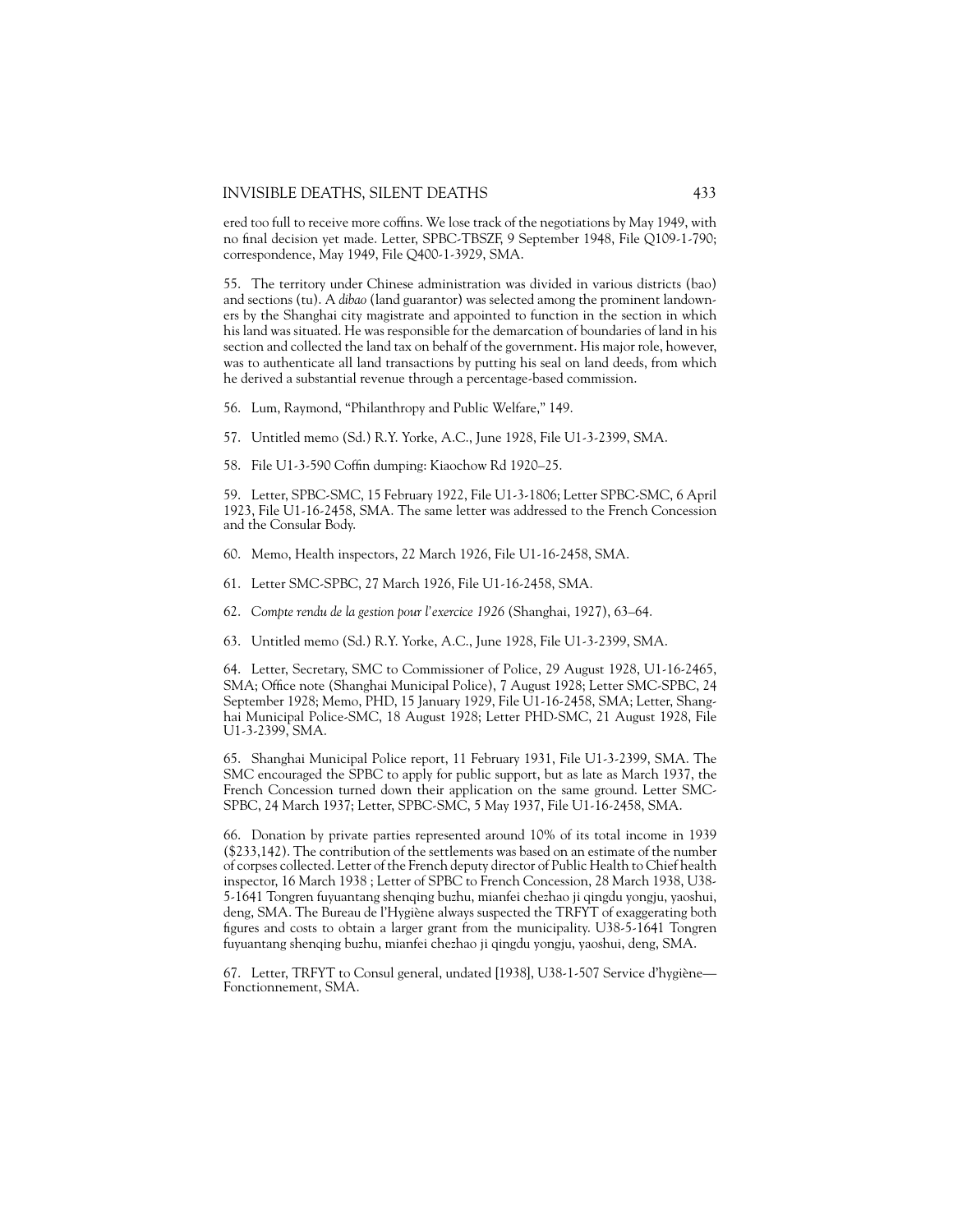68. Letter, NWK Cotton Mil, 20 May 1938; Letter, PHD-Shanghai Municipal Police, 9 July 1938; Letter, China Chemical Works, 21 April 1938; Memo, health inspector, 26 may 1938; Letter, PHD-SMC, 13 June 1938, File U1-16-2532, SMA.

- 69. Note PHD-SMC, March 1938, File U1-16-2457, SMA.
- 70. Unsigned document, Divisional office "B", 21 May 38, U1-16-2532, SMA.
- 71. Letter, J.H. Jordan to Superintendent of police 27 May 1938, -16-2532, SMA.
- 72. *The Municipal Gazette,* 11 March 1938.

73. Letter SMC-SPBC, 24 March 1937; Letter SPBC-SMC, 5 May 1937, File U1-16- 2458, SMA.

74. *The Municipal Gazette,* 11 March 1938; Letter, Secretary, 27 August 1937, U1-16- 2449, SMA.

75. Letter, Directeur de la Police to Directeur de l'Hygiène, 9 May 1938, File U38-1- 507 Service d'hygiène—Fonctionnement, SMA. The measure was prompted by a dispute about the removal of the coffins from the Ningbo temple on rue Vouillemont. The guild had accumulated 6,650 in its premises since the beginning of the hostilities, of which one half were coffins stored on behalf of the TRFYT.

76. Office note, Shanghai Municipal Police, 7 August 1928, File U1-16-2458, SMA; Letter, TRFYT to Consul general [May 1938], File U38-1-507 Service d'hygiène—Fonctionnement, SMA.

77. Note, Palud, Directeur de l'Hygiène, 7 June 1938, U38-1-507 Service d'hygiène— Fonctionnement, SMA.

78. Letter, Directeur de l'Hygiène, 23 December 1939; communication, Directeur administratif, 29 December 1939, File U38-5-158, SMA.

79. The idea of using cremation to deal with exposed corpses seems to have taken root in public opinion. In August 1944, a paper in the *Shen Bao* argued in favor of establishing a crematorium for poor people in order to deal with street bodies at a low cost "Gaige zanglian" (Suggestion to reform burials), *Shen Bao,* 8 August 1944.

80. Letter of J.H. Jordan to Secretary, SMC, 8 August 1938, U1-16-2534, SMA.

81. Memo, Acting chief inspector of health to J.H. Jordan, 11 September 1939, U1-16- 2465, SMA.

82. There are several mentions of corpses or people bound to die in the street in the novel. One of the character, Yamaguchi, originally an architect, has even shifted to selling the bones of abandoned corpses. Yokomitsu Riichi, *Shanghai: a novel* (Ann Arbor, 2001), p. 49, 62, 110, 205, 208 and chap. 42.

83. Letter residents 28 Feb. 1920; Letter Chinese commissioner, 27 March 1920, 28 Feb. 1921; Letter Health officer, 11 Jan. 1921, 19 Nov. 1921, File U1-3-590, SMA.

84. Letter Commissioner of health 26 Feb. 1926, File U1-3-590, SMA.

85. Letter Health officer, 27 July 1922, 30 July 24, 10 March 1935.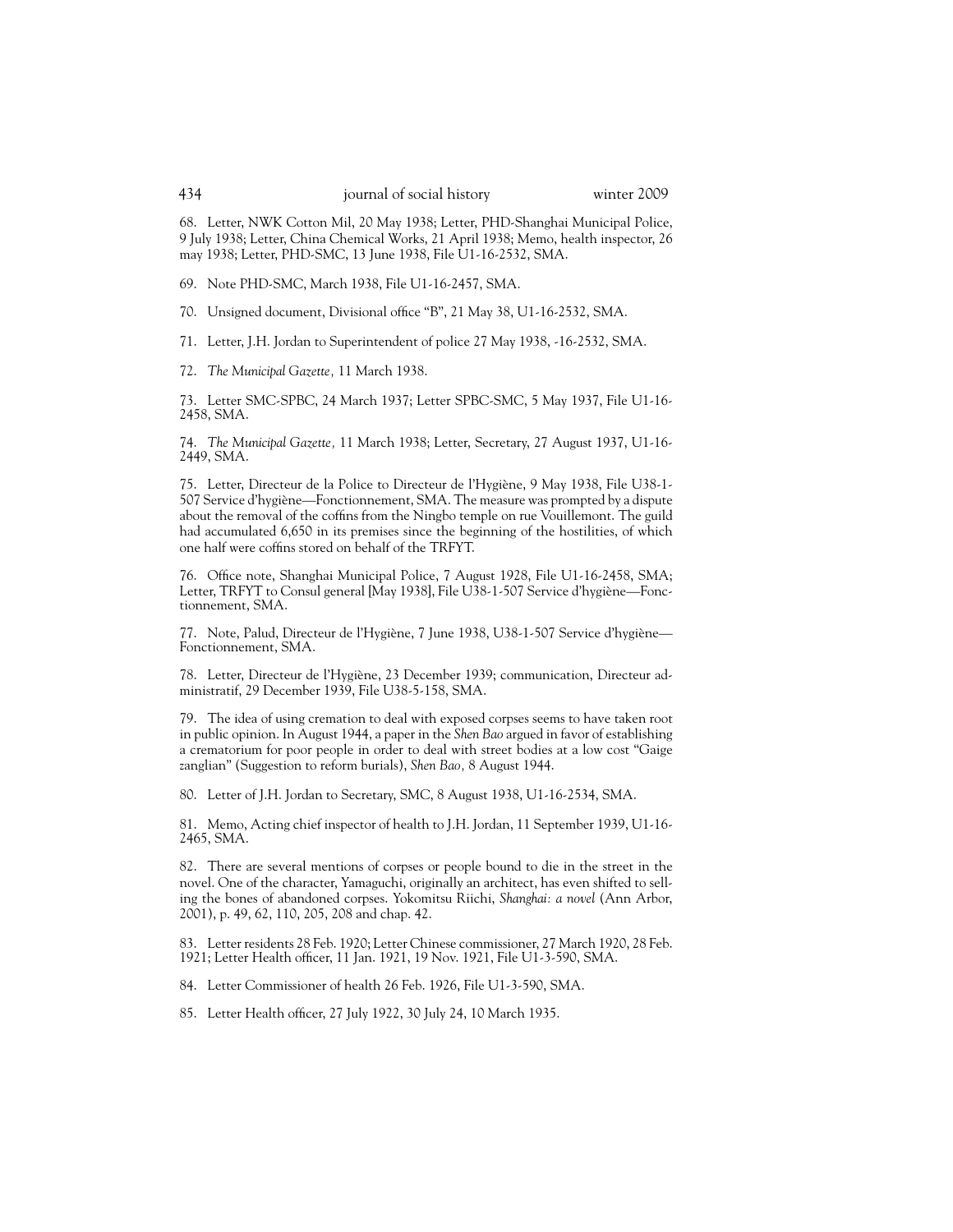86. Letter of residents, 9 July 1937; Report, health inspector, 13 July 1937, File U1-16- 2457.

87. Letter by foreign residents, Race Course Apartments, 17 August 1937; Letter, PHD-SPBC, 17 August 1937, File U1-16-2457. On August 14, 1937 a Chinese military aircraft accidentally dropped two bombs near the refugee-filled Great World amusement center, in one of the most commercial intersection of Shanghai. Several hundreds people were killed instantly.

88. Letter, PHD-SPBC, 12 February 1938, File U1-16-2457, SMA.

89. Letter Secretariat of the French Municipal Council to TRFYT, 11 March 1938, File U38-5-1641 Tongren fuyuantang shenqing buzhu, mianfei chezhao ji qingdu yongju, yaoshui, deng; Decisions of the Municipal commission, 7 March 1938, File U38-1-507 (Service d'hygiène—Fonctionnement), SMA.

90. Letter, 'The residents of rue de Ningpo," 21 August 1941, File U38-5-1638, SMA.

91. Letter, Palud, BPH-TRFYT, 27 February 1941 and 8 June 1941; Report, Palud, BPH-French Municipal Council, 20 May 1941 and 24 June 1941; Report, Palud, BPH-French Municipal Council, 3 September 1942, File U38-5-1638, SMA.

92. Letter, Mr. Kobayashi, Naigai Wata Kaisha, 18 May 1938, File U1-1463175 General—Cemeteries—Coffin Repositories, Burial Grounds & Funeral Parlours SMA.

93. Letter, Miss Ada Lum, 15 December 1937, File U1-16-2473 Complaints about corpses and coffins, SMA.

94. *Evening Post & Mercury,* 17 December 1937.

95. File U1-16-2473 'Complaints about corpses and coffins', SMA.

96. Letter SMC-SPBC, 27 March 1939, File U1-16-2457, SMA.

97. *Shen Bao,* 19 August 1948.

98. Letter TRFYT-Bureau of Public Health, 18 May 1949, File Q400-1-3995, SMA.

99. Memo, Commissioner of Public Health, 16 January 1942, File U1-16-2537 (State of emergency 1937/ Sanitation division), SMA.

100. In February 1938 the SPBC owned one motorcar, three motor trucks, three delivery tricycles, and three bicycles. To keep up with the workload, it had to purchase two new trucks. The TRFYT had two wheel-stretchers, two tricycles, and two trucks in late 1938. It maintained a staff of six coolies for the stretchers, the tricycles and the trucks, plus two drivers, and a team of eight coolies and one foreman in the Hongqiao cemetery. By 1942, the staff had hardly changed. It included three coolies to collect bodies in the street, and 18 coolies to take care of the coffining, transportation and burial of the unclaimed bodies. Letter SPBC-SMC, 25 February 1938, File U1-16-2457, SMA; Letter SPBC-SMC, 14 June 1938, File U1-16-2457; Letter of Chief health inspector to Y. Palud, Directeur de l'Hygiène publique et de l'Assistance, 6 December 1938, File U38-5-1641; Report, Chef inspecteur d'hygiène, 29 August 1942, File U38-5-1638, SMA.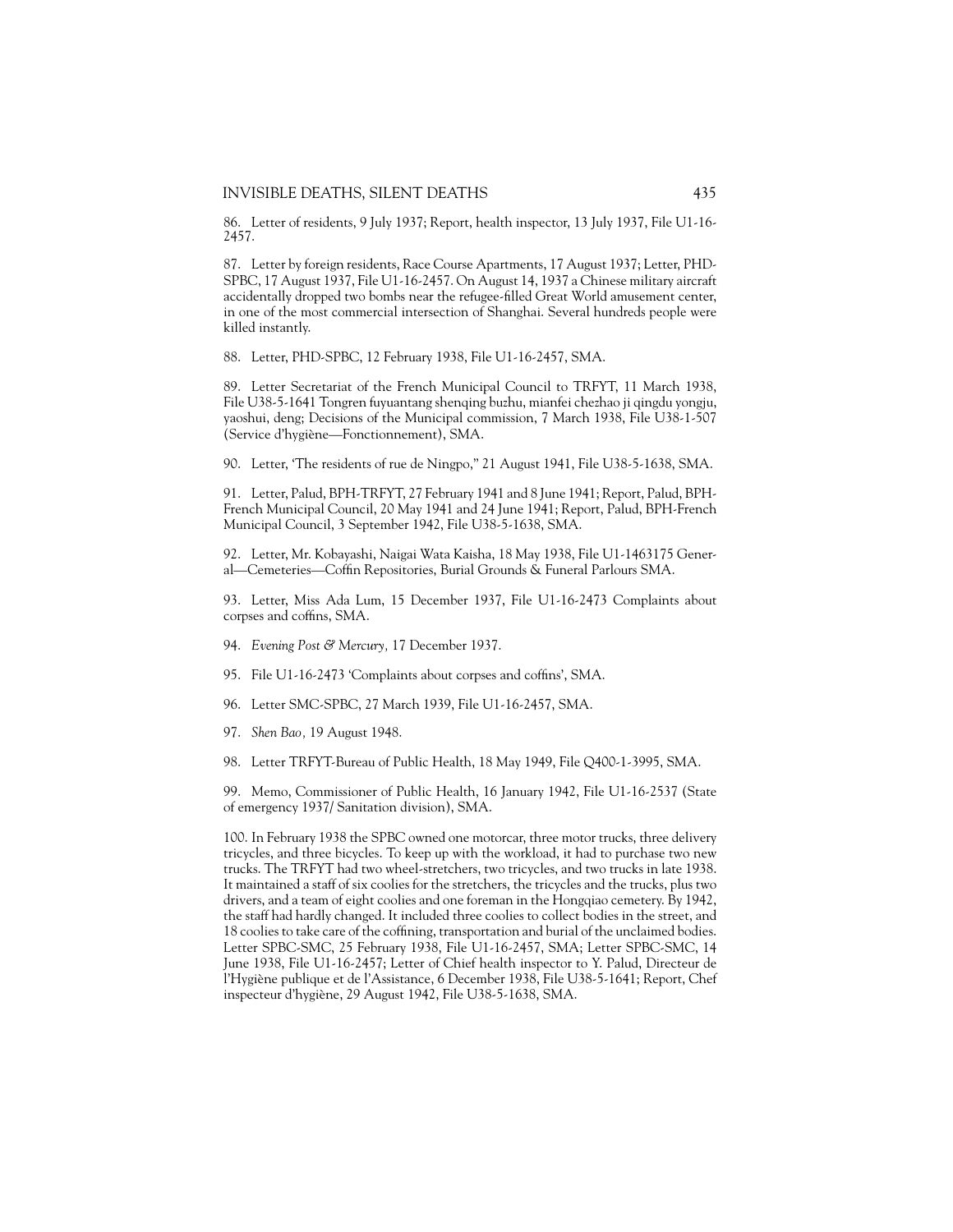101. In 1942, the cost of a large coffin was \$37.65, but by April 1943 the cost had jumped to \$88.35. The same increase applied to labor, transportation, and burying. Altogether the cost of burying an unclaimed body had increased from \$88.69 to \$205.30. Report, Crime and Special Branch, 23 April 1943, File U1-16-2458, SMA. The report by the Shanghai Municipal Police supported the application for an increase of the grant to the SPBC.

102. Letter Health inspector-PHD, 16 December 1941, File U1-16-2457, SMA.

103. Memo, Commissioner of Public Health, 16 January 1942, U1-16-2537 State of emergency 1937/ Sanitation division, SMA.

104. Memo, Commissioner of Public Health, 16 January 1942, U1-16-2537 State of emergency 1937/ Sanitation division, SMA.

105. Letter, Secretary of the transport control committee to Superintendent of Police, 16 January 1942, U1-16-2537, SMA.

106. Letter, Secretary of the Transport control committee to the Superintendent of Police, 2 March 1942, U1-16-2537, SMA. Because the activities of the PWD had greatly diminished due to the war, the SMC found it useful to entrust the PWD with the work of collecting corpses.

107. Letter, Chief health inspector to Superintendent of Police, 8 April 1942, U1-16- 2537 State of emergency 1937/ Sanitation division, SMA.

108. Letter, Chief health inspector to Deputy Director of Public Health, 3 December 1943, U1-16-2537, SMA; Letter, Chief health inspector to Deputy Director of Public Health, 12 January 1944, U1-16-2537, SMA. A hand-written commentary on this document confirmed that the PWD collected only a portion of the exposed corpses.

109. Report, chef inspecteur d'hygiène, 13 February 1943, File U38-5-1638, SMA. In fact, while the collection of bodies was technically simple, in both settlements a systematic investigation by the police was mandatory in the case of adults for the sake of identification and uncovering possible criminal acts. All abandoned corpses were photographed before burial or cremation until December 1942. The need for such police investigation before removal partly explains the delays residents complained about. See files U38-5-1264-1, U38-5-1262-1, U38-5-1263-1, U38-5-1262-2, U38-5-1263-2, U38- 5-1264-2; Daily register of the police photographer of the French police, June 1940– December 1942, File U38-2-2713, SMA. SMA.

110. Memo, Bureau of Public Health (Weishengju), undated; Memo, Bureau of Public Health (Weishengju), 19 December [1946], File Q400-1-3995, SMA.

111. Report, SPBC, undated [July 1947], File 6-9-470, SMA.

112. Letter SPBC-Shehuiju, 17 December 1945; Letter SPBC-Shehuiju, 21 July 1947, File Q6-9-117, SMA.

113. Minutes, Shanghai canfei yanglao gongzuo weiyuanhui (Shanghai work committee for crippled and old people), 10 Feb. 1951–20 June 1951, File Q115-22-40, SMA.